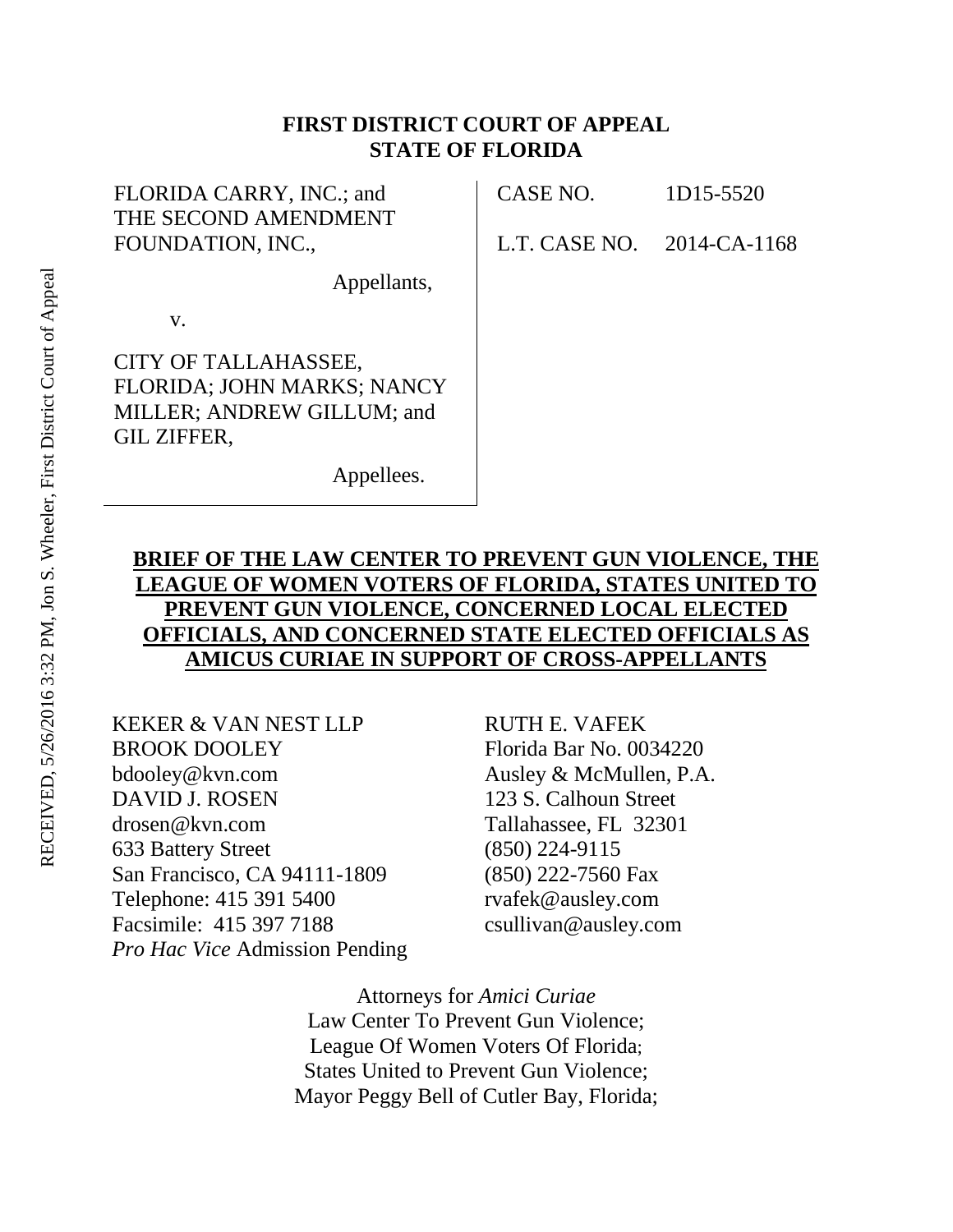Mayor Oliver Gilbert of Miami Gardens, Florida; Mayor Geraldine Muoio of West Palm Beach, Florida; Mayor Gary Resnick of Wilton Manors, Florida; Commissioner Sue Weller of High Springs, Florida; Florida State Senator Dwight Bullard; Michigan State Representative Jon Hoadley; Michigan State Representative Robert Wittenberg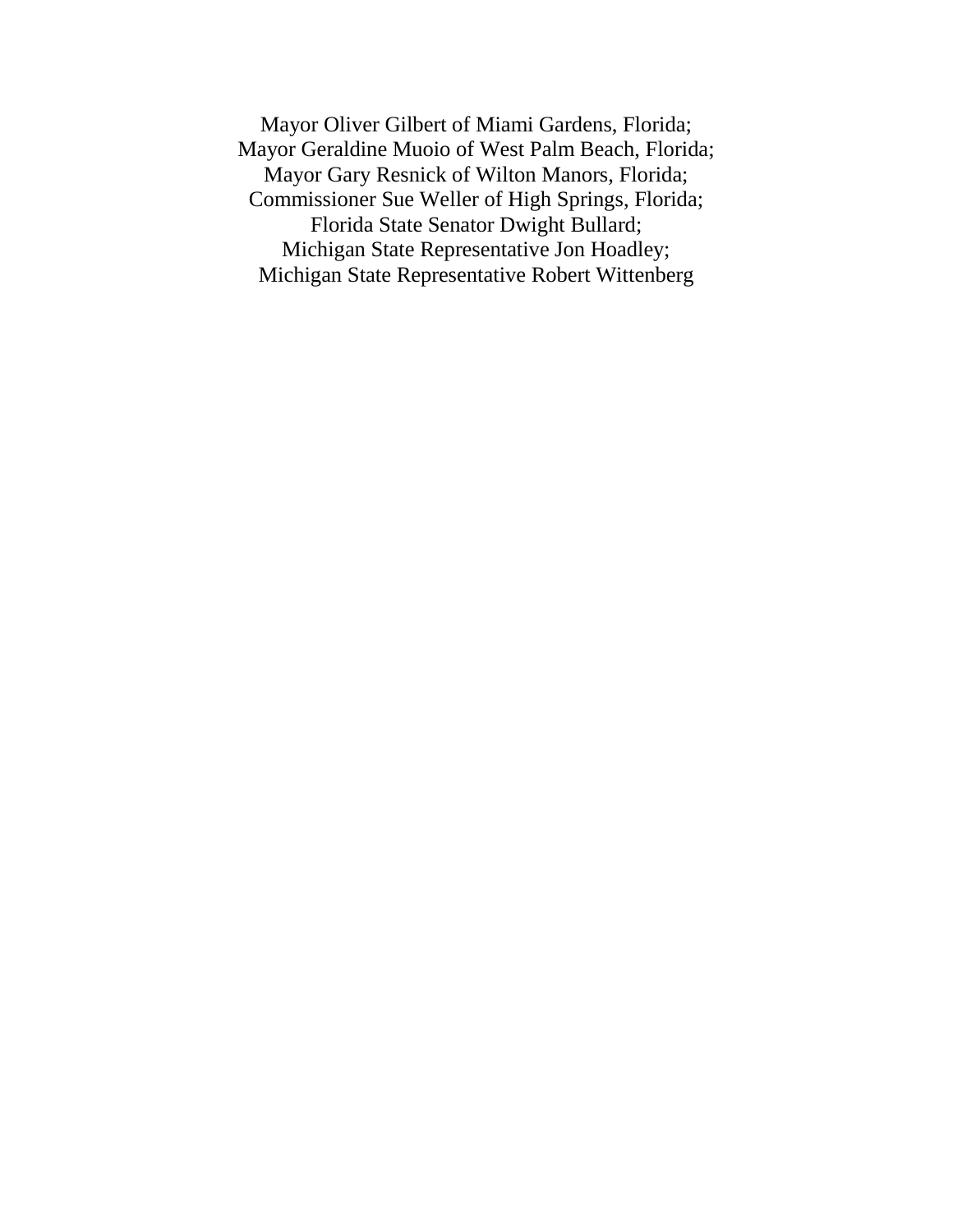# **TABLE OF CONTENTS**

| $\overline{I}$ . |                | THE PENALTY PROVISIONS OF SECTION 790.33 ARE AN<br>UNPRECEDENTED EXTENSION OF THE STATE'S            |  |
|------------------|----------------|------------------------------------------------------------------------------------------------------|--|
| $\Pi$ .          |                | SECTION 790.33 PLAINLY VIOLATES THE ABSOLUTE<br>LEGISLATIVE IMMUNITY GUARANTEED BY THE UNITED        |  |
| III.             |                | PENALTY PROVISIONS LIKE THOSE IN SECTION 790.33-IF<br>ALLOWED TO SURVIVE-WILL HAVE A CHILLING EFFECT |  |
|                  | A <sub>1</sub> | THE PENALTY PROVISIONS OF SECTION 790.33 WILL<br>DISCOURAGE QUALIFIED INDIVIDUALS FROM               |  |
|                  | $\mathbf{B}$ . | THE PENALTY PROVISIONS OF SECTION 790.33 WILL<br>UNNECESSARILY CHILL VALID AND BENEFICIAL            |  |
|                  |                |                                                                                                      |  |
|                  |                |                                                                                                      |  |
|                  |                |                                                                                                      |  |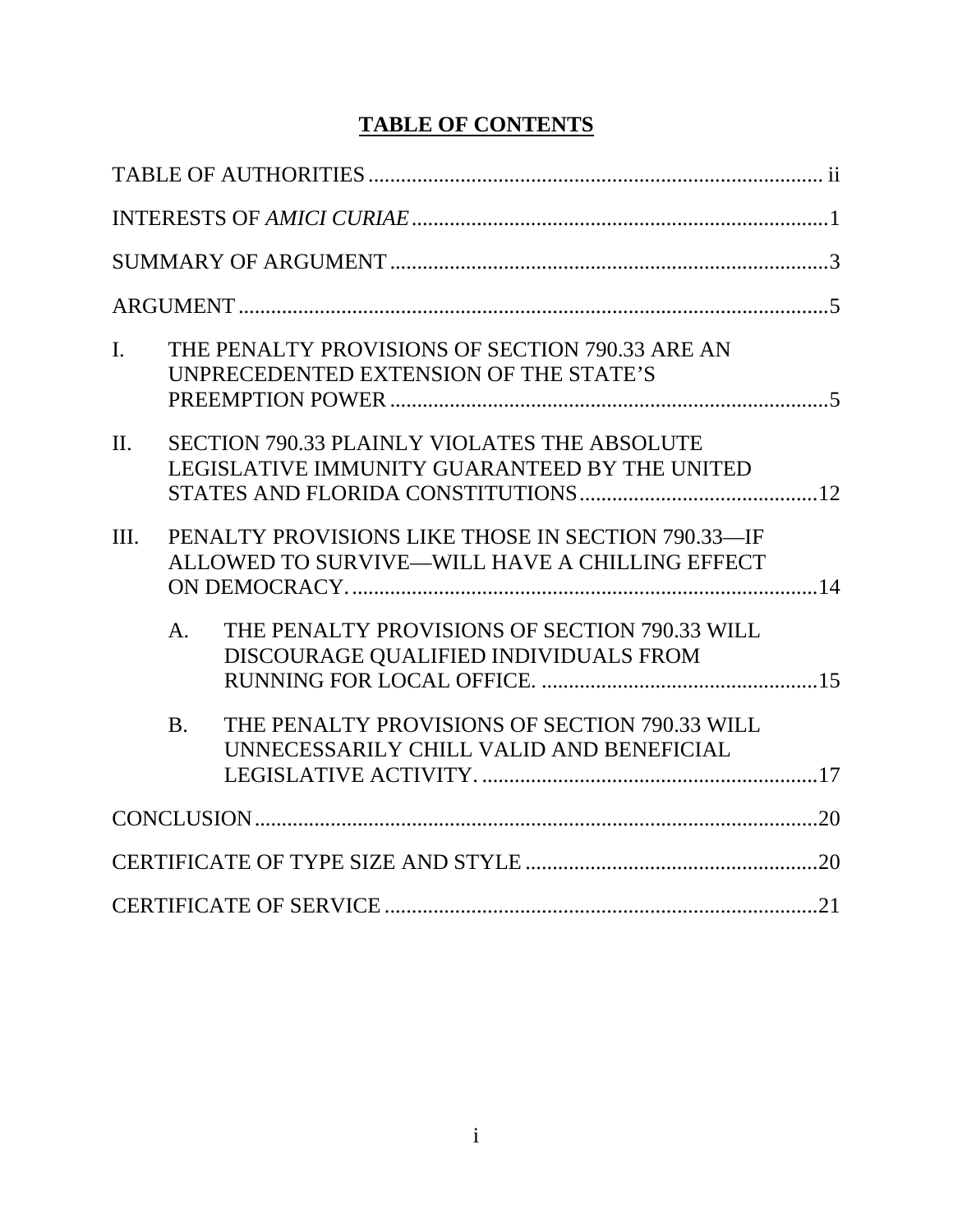# **TABLE OF AUTHORITIES**

# **Page(s)**

# **Federal Cases**

| Bogan v. Scott-Harris                                                                     |
|-------------------------------------------------------------------------------------------|
| Bryant v. Jones<br>575 F.3d 1281 (11th Cir. 2009), cert. denied, 130 S. Ct. 1536 (2010)12 |
| Spallone v. United States                                                                 |
| Tenney v. Brandhove                                                                       |
| <b>State Cases</b>                                                                        |
| Dallas Merchs. & Concessionaire's Ass'n v. City of Dallas                                 |
| Florida House of Representatives v. Expedia, Inc.                                         |
| Peter Garrett Gunsmith, Inc. v. City of Dayton                                            |
| Sioux City Police Officers' Assoc. v. City of Sioux City                                  |
| Town of Telluride v. Lot Thirty-Four Venture L.L.C.                                       |
| <b>Federal Statutes</b>                                                                   |
|                                                                                           |
| <b>State Statutes</b>                                                                     |
|                                                                                           |
|                                                                                           |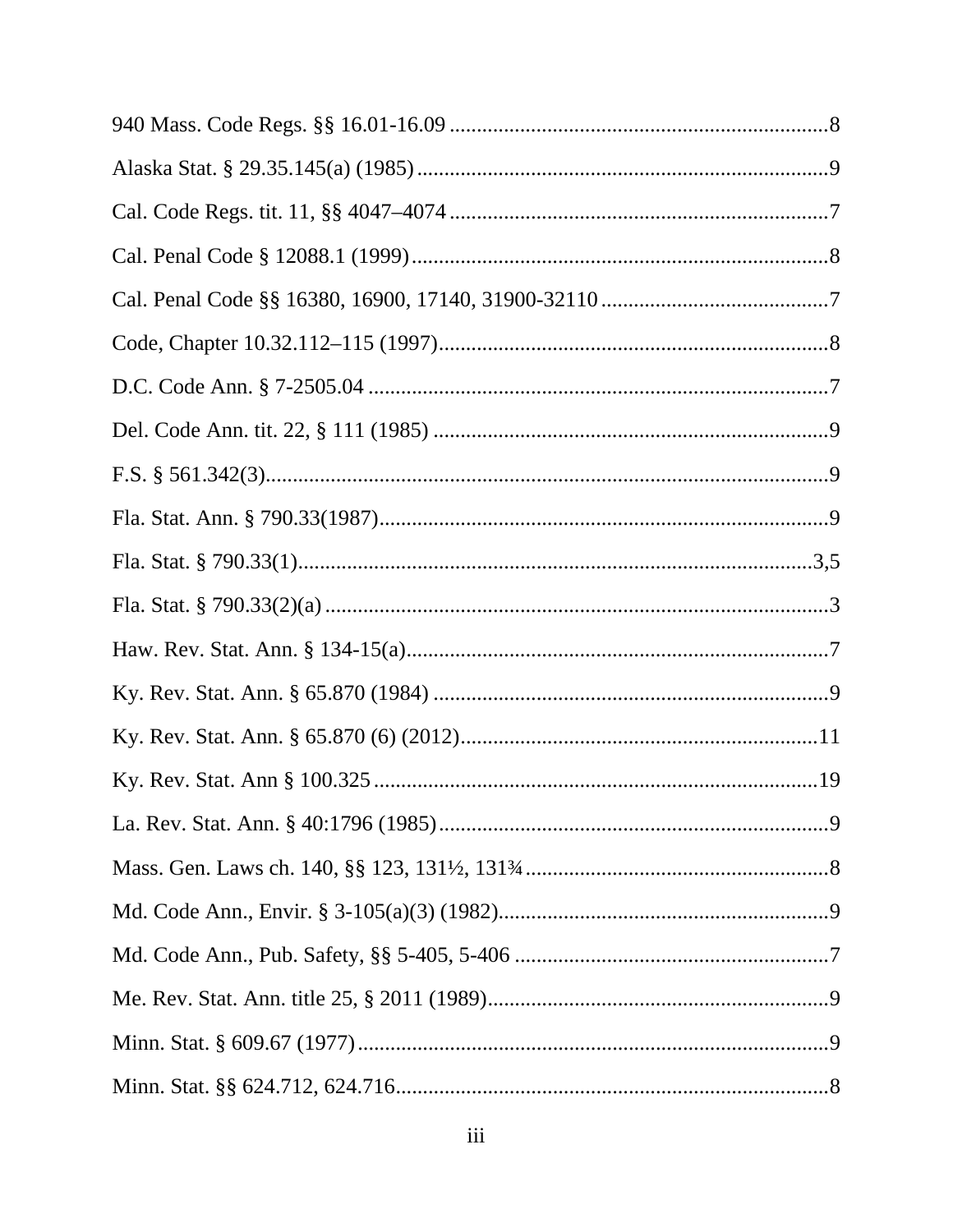| <b>State Regulations</b>                                                                                                                                                                                               |
|------------------------------------------------------------------------------------------------------------------------------------------------------------------------------------------------------------------------|
|                                                                                                                                                                                                                        |
|                                                                                                                                                                                                                        |
| <b>Constitutional Provisions</b>                                                                                                                                                                                       |
|                                                                                                                                                                                                                        |
|                                                                                                                                                                                                                        |
| <b>Other Authorities</b>                                                                                                                                                                                               |
| Alexis de Tocqueville, Democracy In America 66-70 (8th ed. 1848)15                                                                                                                                                     |
| American Nonsmokers' Rights Foundation, <i>Local 100% Smokefree Laws in</i>                                                                                                                                            |
| Anthony Faiola and Robin Shulman, Cities Take Lead On Environment As<br>Debate Drags At Federal Level, Washington Post, June 9, 2007, available<br>at http://www.washingtonpost.com/wp-dyn/content/article/2007/06/08/ |
|                                                                                                                                                                                                                        |
| HF 59 – Iowa Legislature – BillBook, https://www.legis.iowa.gov/<br>legislation/BillBook?ga=86&ba=hf59 (last visited Apr. 29, 2016)12                                                                                  |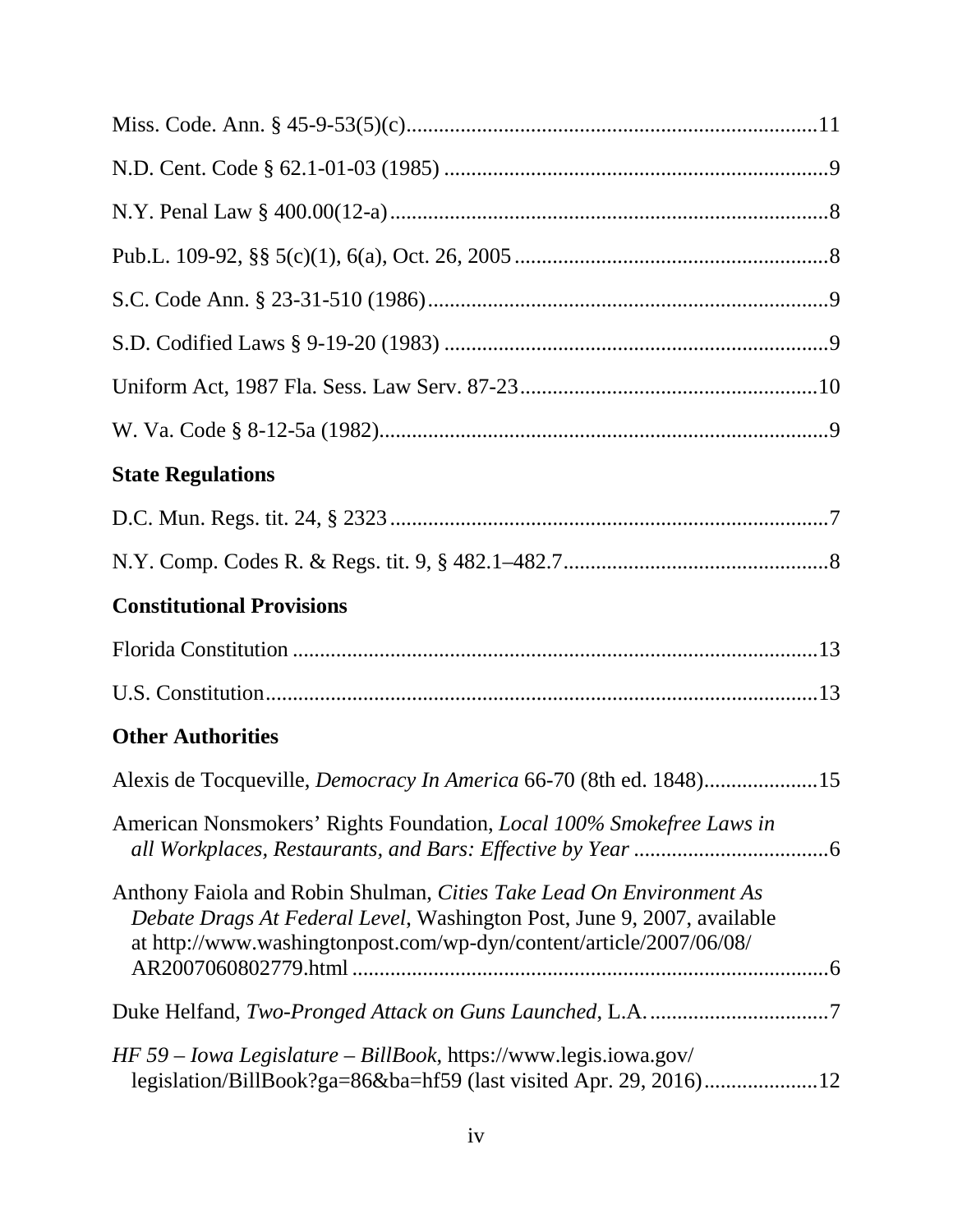| http://smartgunlaws.org/local-authority-to-regulate-firearms-policy-                                                                           |
|------------------------------------------------------------------------------------------------------------------------------------------------|
| http://www.no-smoke.org/pdf/current_smokefree_ordinances_by_year.pdf6                                                                          |
| Judith Cummings, Beverly Hills Smoking Ban Clears Air But Ash Trays                                                                            |
| Justin Worland, Why Cities Are the Next Frontier in the Right Against<br>Climate Change, Time, Sept. 29, 2015, available at                    |
| NRA-ILA, Firearm Preemption Laws,<br>https://www.nraila.org/issues/preemption-laws/ (last visited Apr. 1, 2016)9                               |
| Paul Diller, <i>Intrastate Preemption</i> , 87 B.U. L. Rev. 1113, 1122-23 n.44                                                                 |
| Prevent Gun Violence, <i>Local Authority to Regulate Firearms Policy</i>                                                                       |
| Roderick M. Hills, Jr., City Making: Building Communities Without<br>Building Walls by Gerald E. Frug. Princeton, NJ: Princeton University     |
| Rui Wang, Adopting local climate policies: What have California cities done                                                                    |
| U.S. Census Bureau, 2010 Apportionment Results, https://www.census.gov/                                                                        |
| U.S. Census Bureau, Apportionment of the House of Representatives: 1789-<br>2000, https://www.census.gov/population/apportionment/data/2000_15 |
| Webster et al., Effects of Maryland's Law Banning "Saturday Night Special"                                                                     |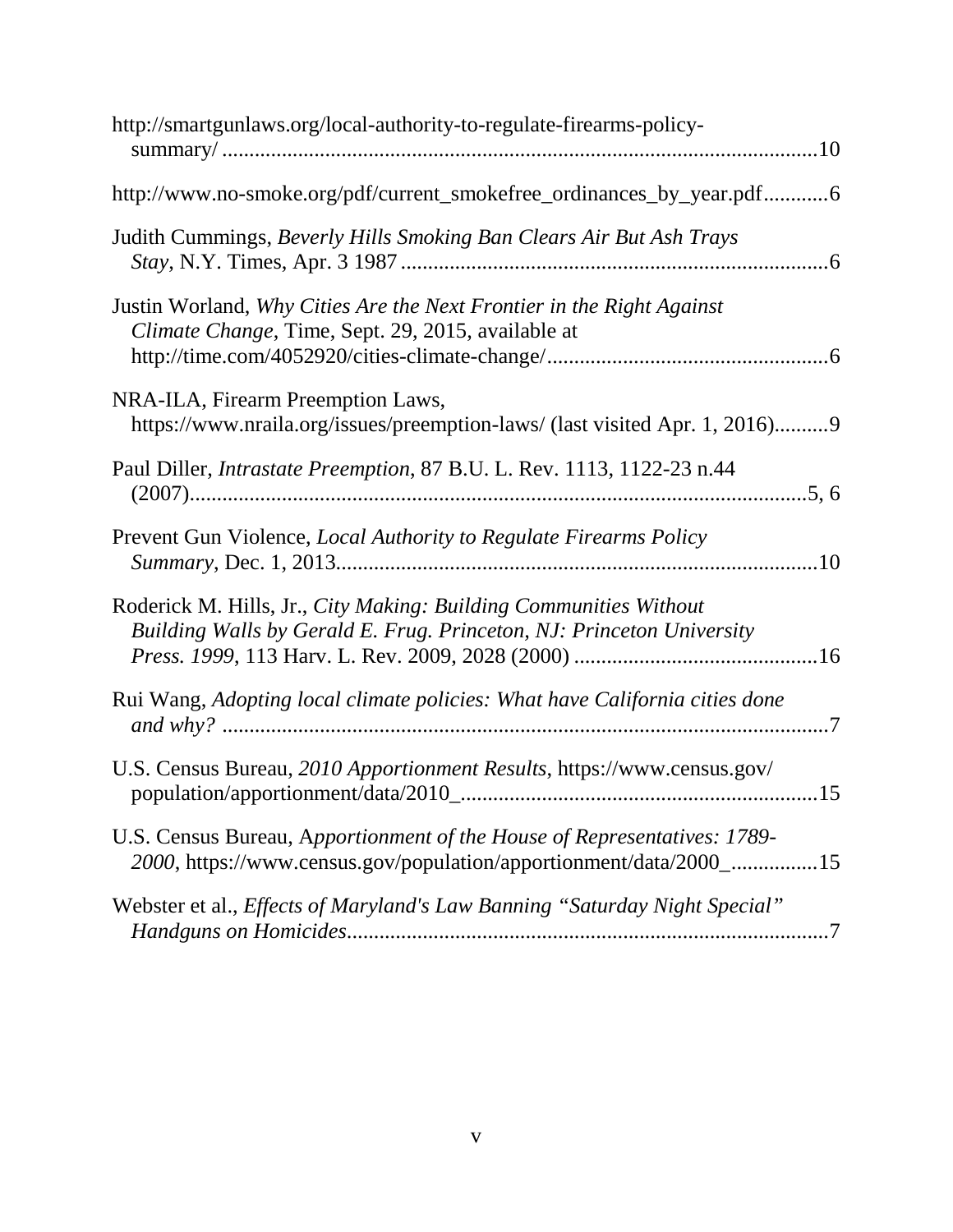#### **INTERESTS OF** *AMICI CURIAE*

*Amici curiae* include non-profit organizations, mayors, local officials, and state legislators with an interest in preventing gun violence and promoting local democratic action.

The Law Center to Prevent Gun Violence provides legal and technical assistance in support of gun violence prevention. Founded in the wake of an assault weapon massacre at a San Francisco law firm in 1993, the Law Center focuses on promoting smart, effective gun laws. The Law Center has filed amicus briefs in many important gun safety cases, including *District of Columbia v. Heller*, 554 U.S. 570 (2008) and *McDonald v. City of Chicago*, 561 U.S. 742 (2010). The Law Center also tracks and analyzes federal, state, and local firearms legislation, as well as legal challenges to firearms laws.

The League of Women Voters of the United States is a nonpartisan, community-based political organization that encourages the informed and active participation of citizens in government and influences public policy through education and advocacy. Founded in 1920 as an outgrowth of the struggle to win voting rights for women, it has more than 150,000 members and supporters nationwide. The League of Women Voters of Florida has 13,000 members grouped into 29 local chapters.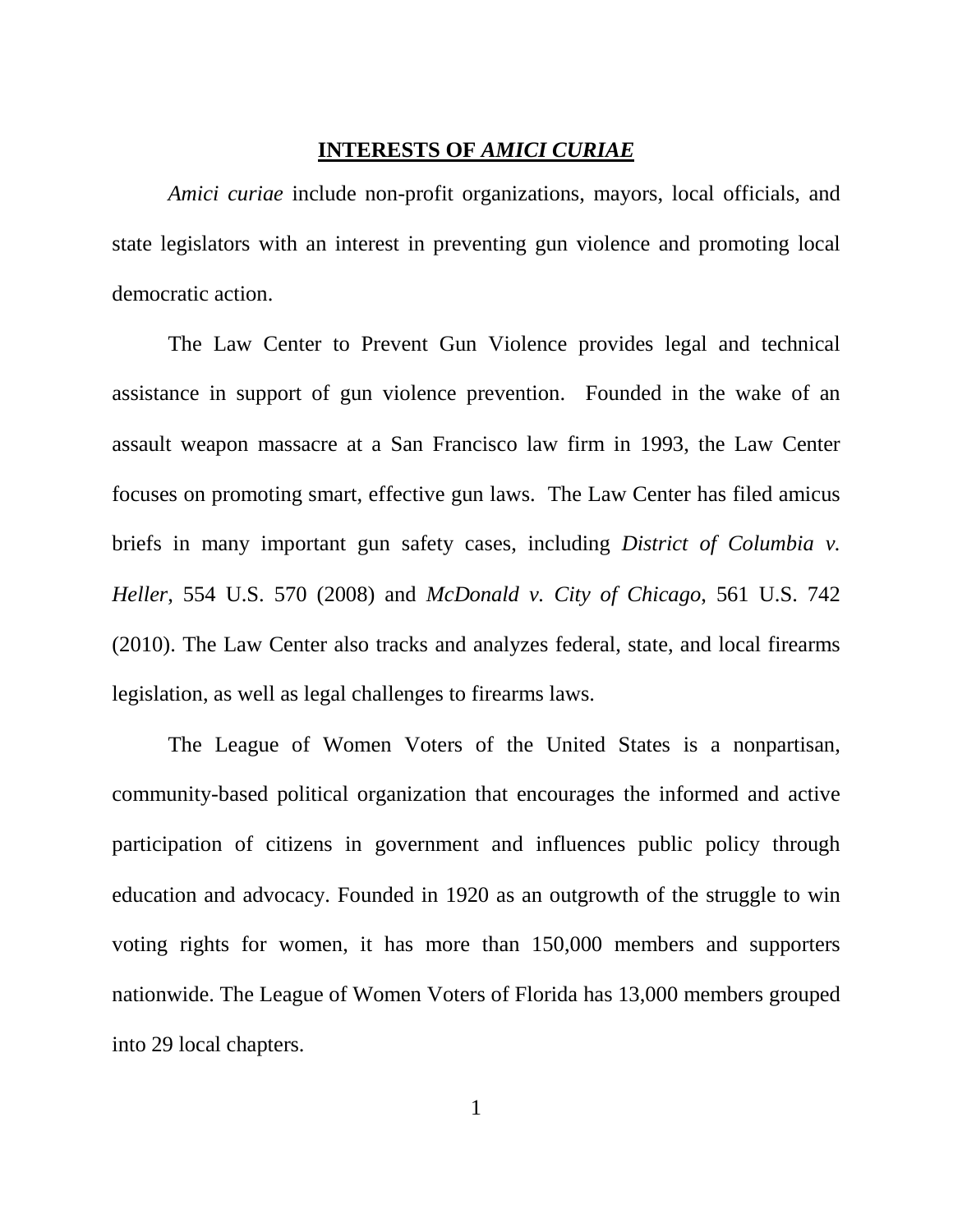States United to Prevent Gun Violence is a grassroots network of 30 state affiliates working to reduce gun death and injury through stronger laws, community education, and grassroots action.

Mayor Peggy Bell of the Town of Cutler Bay, Florida; Mayor Oliver Gilbert of Miami Gardens, Florida; Mayor Geraldine Muoio of West Palm Beach, Florida; Mayor Gary Resnick of Wilton Manors, Florida; and Commissioner Sue Weller of High Springs, Florida are each concerned local Florida elected officials with an interest in promoting democratic participation.

Florida State Senator Dwight Bullard; Michigan State Representative Jon Hoadley; and Michigan State Representative Robert Wittenberg are each concerned state elected officials interested in protecting and promoting local democratic participation.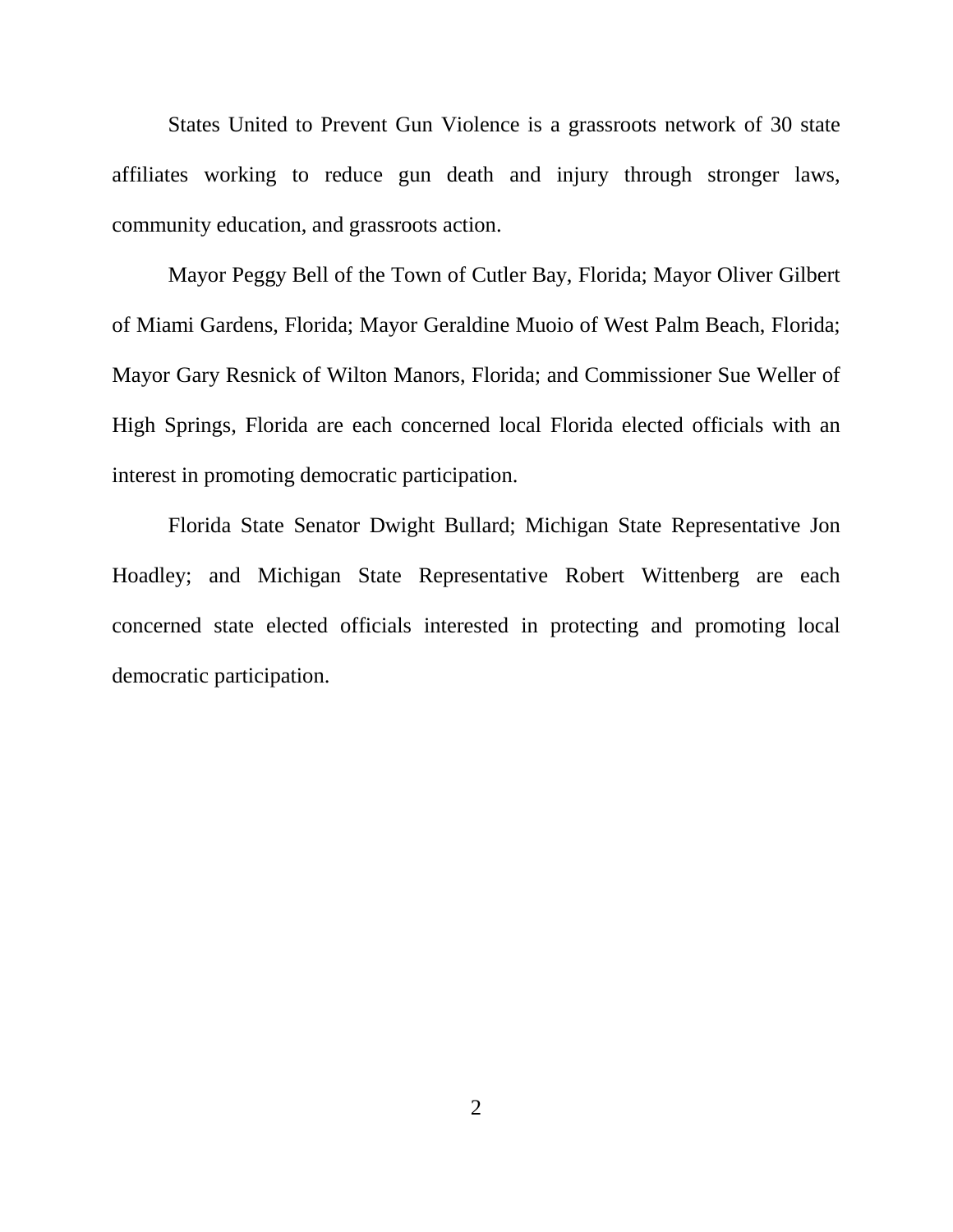#### <span id="page-9-0"></span>**SUMMARY OF ARGUMENT**

The penalty provisions of Section 790.33 represent an unprecedented, unconstitutional, and unwise expansion of the concept of state preemption. Accordingly, the Court should hold that the penalty provisions of Section 790.33 are unconstitutional under the United States and Florida constitutions.

Over the past three decades, states have increasingly turned to preemption statutes to limit local regulation in various policy areas, often at the behest of special interest groups. In some ways, Section 790.33 is like many of these statutes. Its stated intent is "to provide uniform firearm laws in the state," Fla. Stat. § 790.33(2)(a), and it declares "null and void" any "existing ordinances, rules, or regulations" in the field of firearms and ammunition, *id.* § 790.33(1).

In critical ways, however, Section 790.33 represents a radical departure from traditional preemption law. Not only does Section 790.33 declare that the state occupies the entire field of firearms regulation, it subjects local legislators to personal liability and removal from office for their *votes* in that field. In a subsection titled "penalties," Section 790.33 provides that "[a]ny person . . . that violates the Legislature's occupation of the whole field of regulation of firearms and ammunition . . . by enacting or causing to be enforced any local ordinance or administrative rule or regulation impinging upon such exclusive occupation of the field shall be liable." *Id.* § 790.33(3)(a). Section 790.33 further provides that a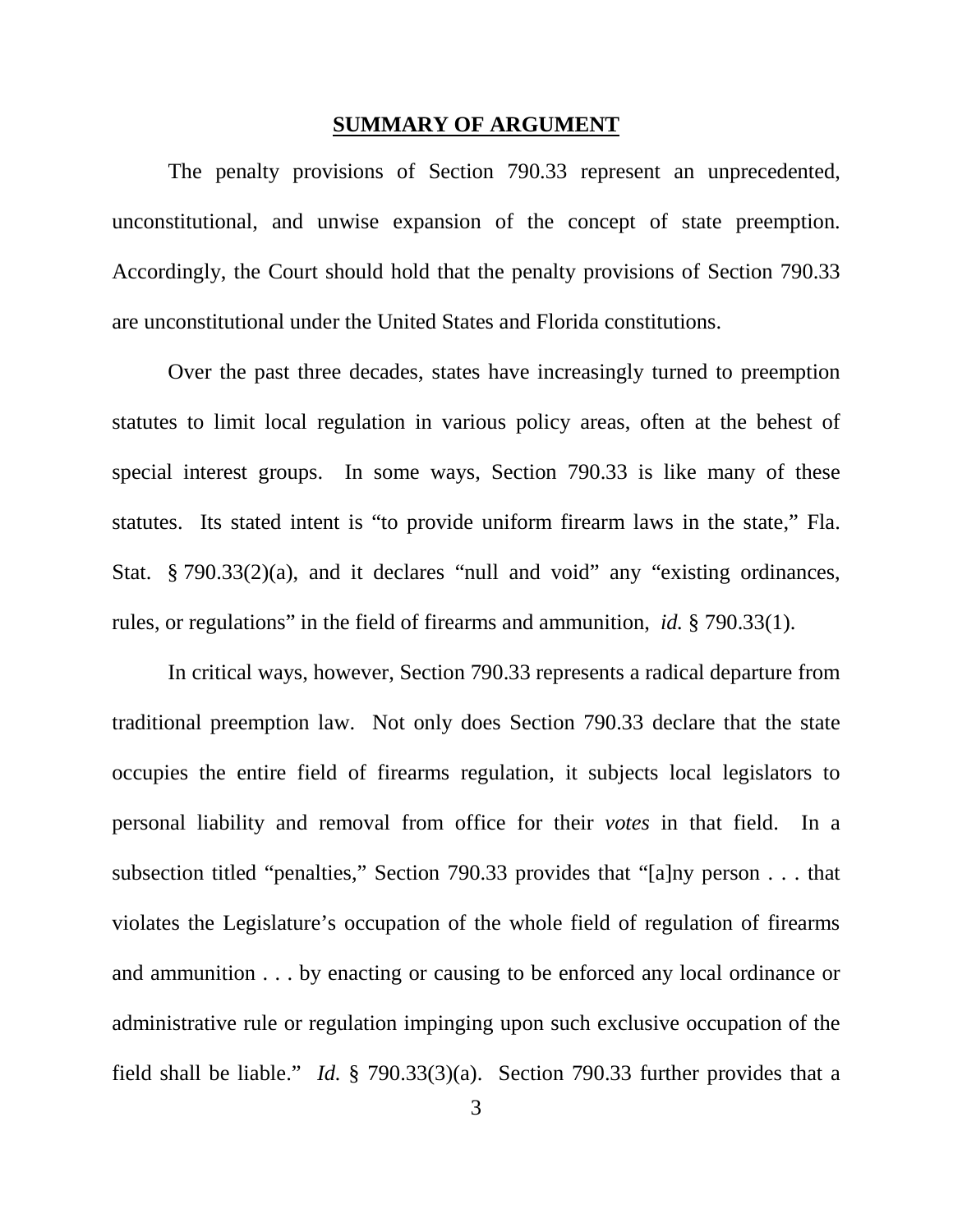local official who knowingly and willfully violates the statute shall be fined up to \$5,000, *id.* at 3(c); may not be indemnified for the costs of defending himself, *id.* at 3(d); and may be removed from office by the governor, *id.* at 3(e).

*Amici* urge the Court to strike down the penalty provisions of Section 790.33. While states may preempt localities' legislative activity in many instances, the penalty provisions of Section 790.33 mark an unconstitutional extension of the state's traditional exercise of preemption authority. The policymaking autonomy of local governments has ebbed and flowed, but, prior to Florida's enactment of the penalty provisions of Section 790.33, states had never imposed penalties on local officials for their legislative activity.

These extreme penalty provisions plainly violate the absolute legislative immunity guaranteed by the United States and Florida Constitutions, under which local officials are immune from suit for their legislative acts. By subjecting local officials to personal liability for enacting local ordinances and regulations, Section 790.33 punishes conduct that is quintessentially legislative.

The chilling effects of Section 790.33 underscore the importance of the constitutional guarantee of absolute legislative immunity. The prospect of personal liability will deter qualified individuals from seeking local office, and individuals who do serve may be deterred from voting for valid local regulations for fear of incurring personal liability.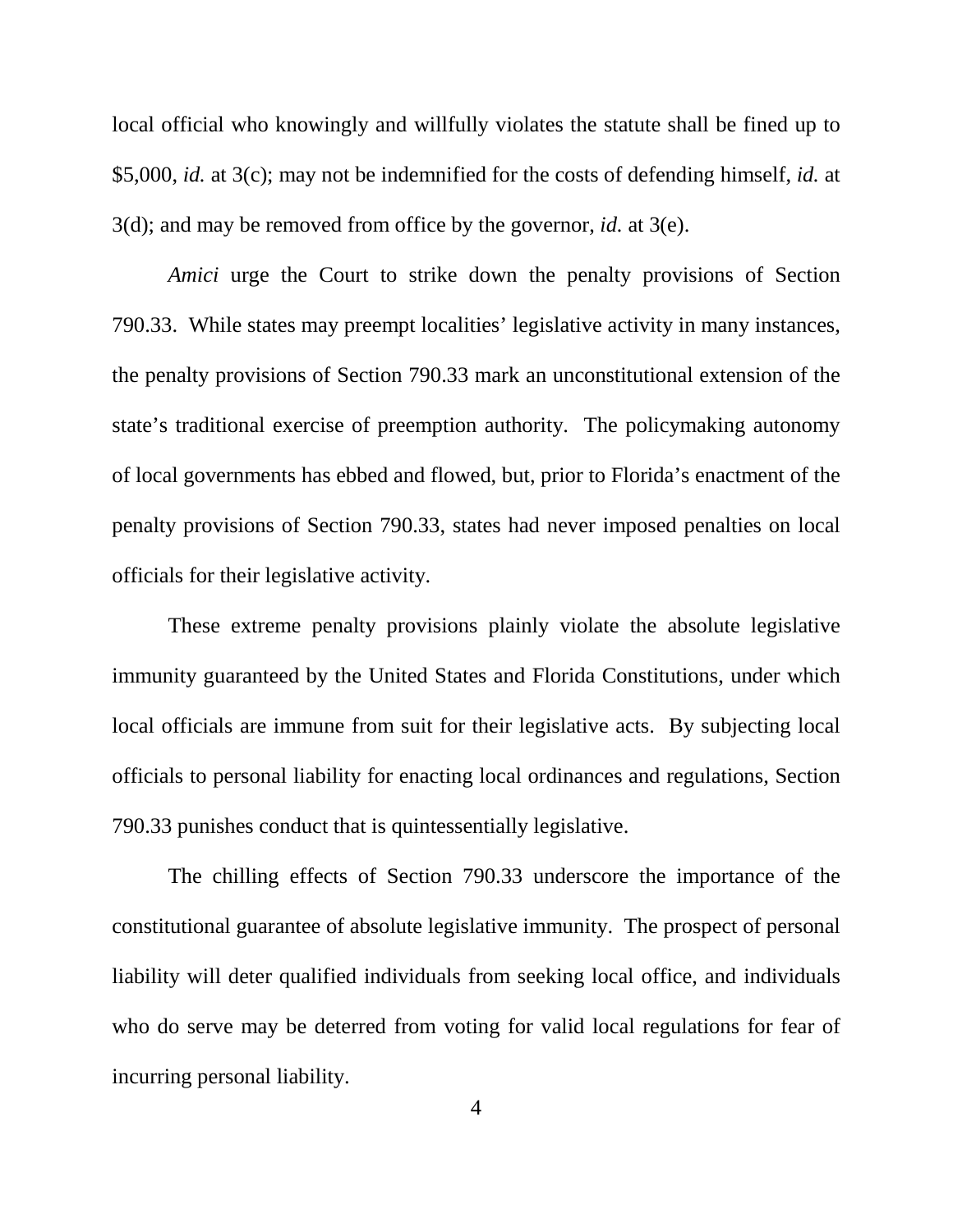## <span id="page-11-0"></span>**ARGUMENT**

# **I. THE PENALTY PROVISIONS OF SECTION 790.33 ARE AN UNPRECEDENTED EXTENSION OF THE STATE'S PREEMPTION POWER**

Section 790.33 provides that the state of Florida is "occupying the whole field of regulation of firearms and ammunition . . . to the exclusion of all existing and future county, city, town, or municipal ordinances or any administrative regulations or rules adopted by local or state government relating thereto." Fla. Stat. § 790.33(1). This type of law—commonly referred to as a "state preemption" statute—has become an increasingly popular tool for state governments. Between 1980 and 2010, state preemption statutes gradually eroded local control over various fields of regulation, thereby tilting the balance of power away from localities and towards states. The penalty provisions of Section 790.33, however, represent a radical escalation of this trend, combining state preemption with personal liability for local legislators.

In the nineteenth century, local policymaking was limited by "Dillon's Rule," which stood for the proposition that a municipality could only exercise those powers explicitly granted to it by the state.<sup>[1](#page-11-2)</sup> But during the twentieth

<span id="page-11-2"></span><span id="page-11-1"></span><sup>1</sup> Paul Diller, *Intrastate Preemption*, 87 B.U. L. Rev. 1113, 1122-23 n.44 (2007) (citing and quoting John F. Dillon, *The Law of Municipal Corporations* § 9b, at 93 (2d ed. 1873)) ("[Municipalities] possess no powers or faculties not conferred upon them, either expressly or by fair implication, by the law which creates them.…").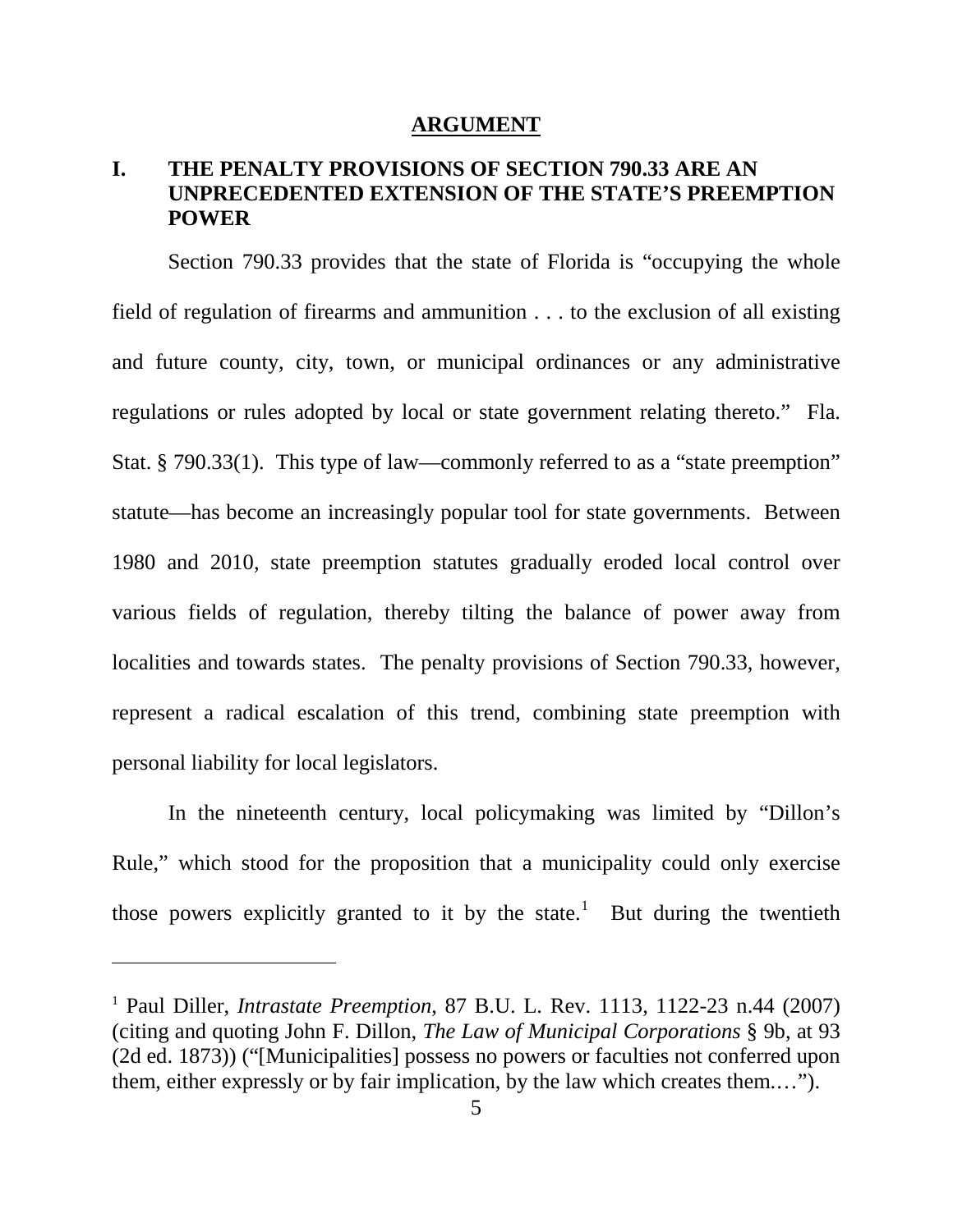century, waves of "Home Rule" reform increased the policymaking authority of local governments.<sup>[2](#page-12-5)</sup> The Home Rule regime effectively inverted Dillon's Rule. Under Dillon's Rule, a locality could only legislate if the state had affirmatively granted it regulatory power in a particular area; under Home Rule, a locality presumptively had legislative authority unless the state had expressly reserved exclusive power over—or had "preempted"—a particular policy area. By the 1980s, 48 states had some form of Home Rule for at least some cities.<sup>[3](#page-12-6)</sup>

With Home Rule regimes in place, cities began to take a leading role in policy innovation during the second half of the twentieth century. For example, cities passed many of the first indoor-smoking regulations.<sup>[4](#page-12-7)</sup> Those city ordinances spurred other cities—and, eventually, states—to pass their own regulations.<sup>[5](#page-12-8)</sup> More recently, cities have played a prominent role in addressing climate change.<sup>[6](#page-12-9)</sup>

<span id="page-12-5"></span><span id="page-12-4"></span><sup>2</sup> *See id*. at 1124-27.

<span id="page-12-6"></span><sup>3</sup> *Id*. at 1127 n.65.

<span id="page-12-7"></span><span id="page-12-2"></span><sup>4</sup> *See, e.g*., Judith Cummings, *Beverly Hills Smoking Ban Clears Air But Ash Trays Stay*, N.Y. Times, Apr. 3 1987 (reporting how Aspen, Colorado and Beverley Hills, California were the first cities to prohibit smoking in most restaurants).

<span id="page-12-8"></span><span id="page-12-0"></span><sup>5</sup> *See* American Nonsmokers' Rights Foundation, *Local 100% Smokefree Laws in all Workplaces, Restaurants, and Bars: Effective by Year*, Apr. 4, 2016, available at http://www.no-smoke.org/pdf/current\_smokefree\_ordinances\_by\_year.pdf.

<span id="page-12-9"></span><span id="page-12-3"></span><span id="page-12-1"></span><sup>6</sup> *See, e.g*., Justin Worland, *Why Cities Are the Next Frontier in the Right Against Climate Change*, Time, Sept. 29, 2015, available at http://time.com/4052920/citiesclimate-change/ ("[M]any climate and energy experts have turned to cities precisely because mayors can often take action in ways that national governments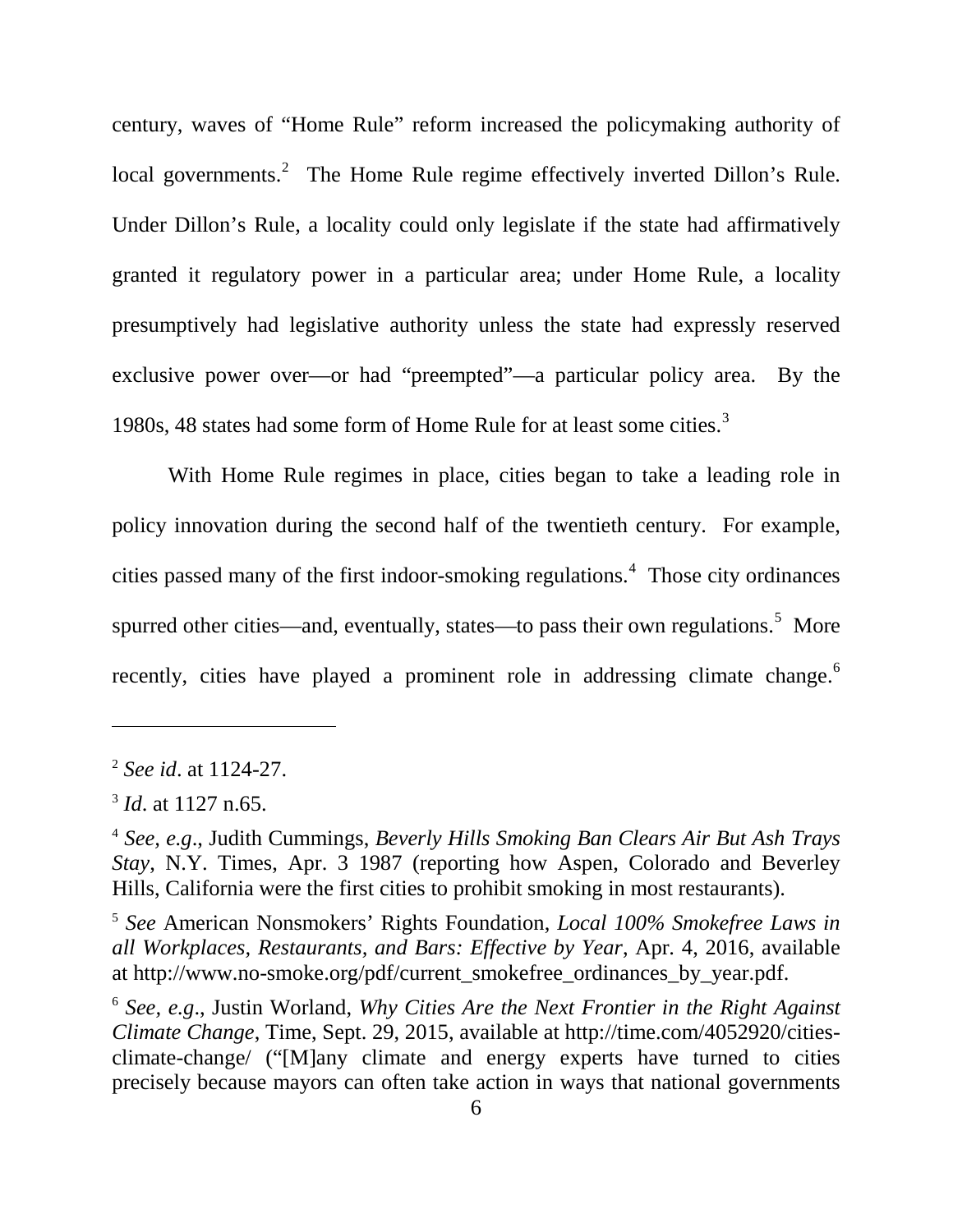Whereas countries and states have struggled to agree on measures to reduce greenhouse gas emissions, local governments have been able to adopt various measures to reduce such emissions. Many cities started small—for example by limiting emissions related to discrete capital projects—before moving incrementally toward more comprehensive policies.<sup>[7](#page-13-11)</sup>

Cities also have taken the lead in preventing gun violence. For example, it was cities, not states, that first regulated the manufacture and sale of small, inexpensive, and poorly-made handguns—known as "Saturday-night specials," or "junk guns"—which are disproportionately used in crime. $\delta$  Following the lead of the cities, eight states passed laws regulating junk guns.<sup>[9](#page-13-13)</sup> Similarly, in the 1990s

<span id="page-13-7"></span>cannot."); Anthony Faiola and Robin Shulman, *Cities Take Lead On Environment As Debate Drags At Federal Level*, Washington Post, June 9, 2007, available at http://www.washingtonpost.com/wp-dyn/content/article/2007/06/08/

AR2007060802779.html (explaining that, in the face of inaction by the federal government, "522 mayors representing 65 million Americans who have pledged to meet the Kyoto Protocol's standard of cutting greenhouse gas emissions 7 percent below 1990 levels by 2012.").

<span id="page-13-11"></span><span id="page-13-9"></span><sup>7</sup> Rui Wang, *Adopting local climate policies: What have California cities done and why?* Urban Affairs Review 49 (4):593-613 (2013).

<span id="page-13-12"></span><span id="page-13-10"></span><span id="page-13-8"></span><sup>8</sup> Duke Helfand, *Two-Pronged Attack on Guns Launched*, L.A. Times, Apr. 3, 1996; *see also* Webster et al., *Effects of Maryland's Law Banning "Saturday Night Special" Handguns on Homicides*, American Journal of Epidemiology, Vol. 155, at 406 (2002).

<span id="page-13-13"></span><span id="page-13-6"></span><span id="page-13-5"></span><span id="page-13-4"></span><span id="page-13-3"></span><span id="page-13-2"></span><span id="page-13-1"></span><span id="page-13-0"></span><sup>9</sup> Cal. Penal Code §§ 16380, 16900, 17140, 31900-32110; Cal. Code Regs. tit. 11, §§ 4047–4074; D.C. Code Ann. § 7-2505.04; D.C. Mun. Regs. tit. 24, § 2323; Haw. Rev. Stat. Ann. § 134-15(a); 720 Ill. Comp. Stat. 5/24-3(A)(h); Md. Code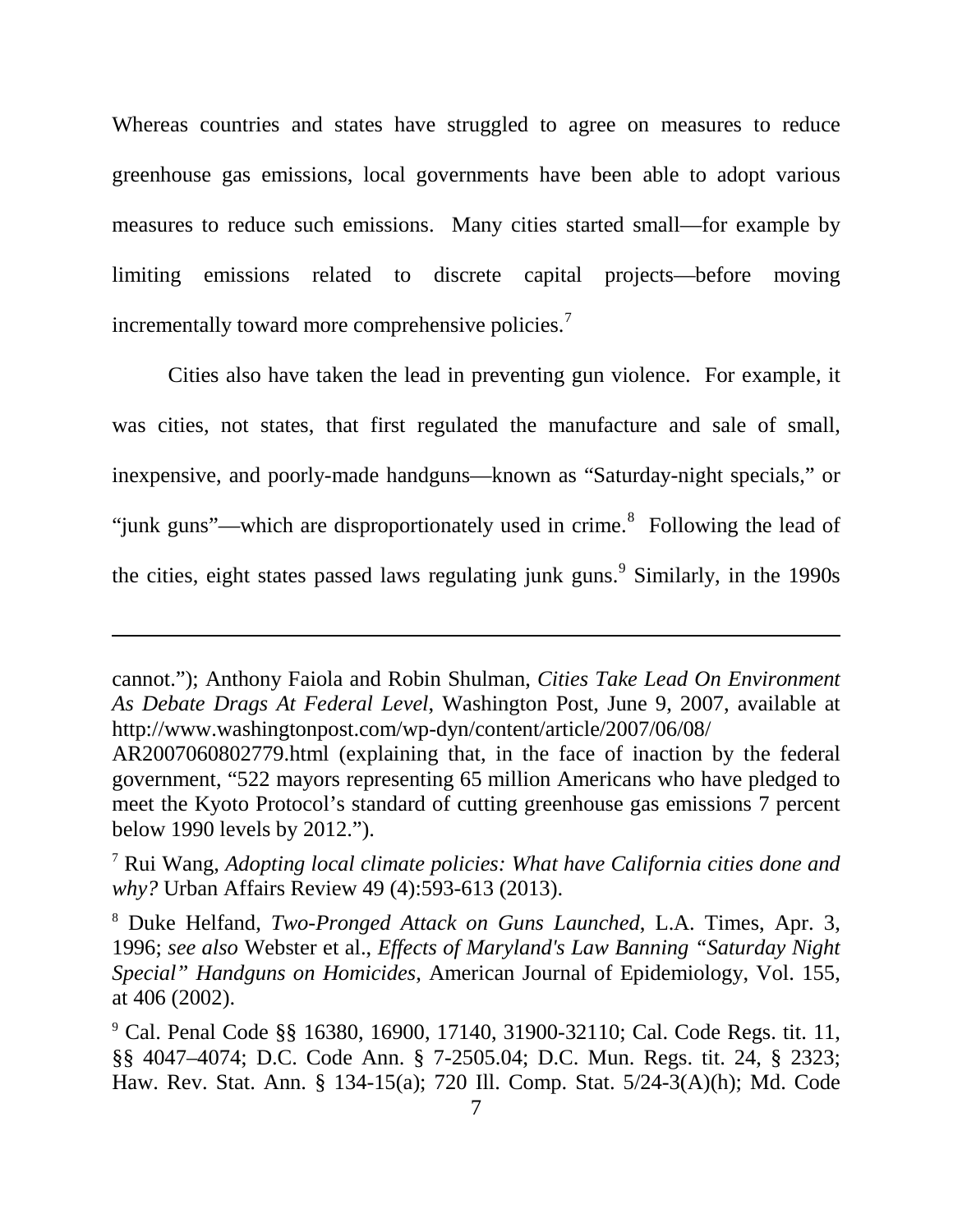cities passed the first laws requiring that guns be sold with trigger locks. State legislatures soon followed suit, passing similar legislation at the state level.<sup>[10](#page-14-11)</sup> Eventually, these city and state laws formed the basis for federal laws regulating firearms. $^{11}$  $^{11}$  $^{11}$ 

As local legislative activity increased under Home Rule, countervailing pressure at the state level to limit local authority and to provide uniform state-wide policies increased as well. Public-sector unions, for example, turned to state preemption statutes in order to invalidate local ordinances that sought to increase competition in hiring.<sup>[12](#page-14-13)</sup> Before long, states had preempted local regulation of a variety of policy areas, including cigarette advertising restrictions, minimum wage laws, rent control, anti-discrimination ordinances, billboard restrictions, fireworks regulation, alcohol sale restrictions, and environmental measures. In Florida alone, the State has passed statutes preempting the local regulation of, among other

<span id="page-14-10"></span><span id="page-14-8"></span><span id="page-14-7"></span><span id="page-14-6"></span><span id="page-14-3"></span><span id="page-14-2"></span>Ann., Pub. Safety, §§ 5-405, 5-406; Mass. Gen. Laws ch. 140, §§ 123, 131½, 131¾; 501 Mass. Code Regs §§ 7.01–7.16; 940 Mass. Code Regs. §§ 16.01-16.09; Minn. Stat. §§ 624.712, 624.716; N.Y. Penal Law § 400.00(12-a); N.Y. Comp. Codes R. & Regs. tit. 9, § 482.1–482.7.

<span id="page-14-11"></span><span id="page-14-5"></span><span id="page-14-4"></span><sup>10</sup> *See, e.g.,* San Jose, CA, Municipal Code, Chapter 10.32.112–115 (1997), followed by Cal. Penal Code § 12088.1 (1999).

<span id="page-14-12"></span><span id="page-14-9"></span><span id="page-14-1"></span><sup>11</sup> *See* 18 U.S.C. § 922(z), amended by Pub.L. 109-92, §§ 5(c)(1), 6(a), Oct. 26, 2005.

<span id="page-14-13"></span><span id="page-14-0"></span><sup>12</sup> *See, e.g., Sioux City Police Officers' Assoc. v. City of Sioux City*, 495 N.W.2d 687, 695 (Iowa 1993) (police union arguing that state law preempted a local ordinance prohibiting nepotism in hiring).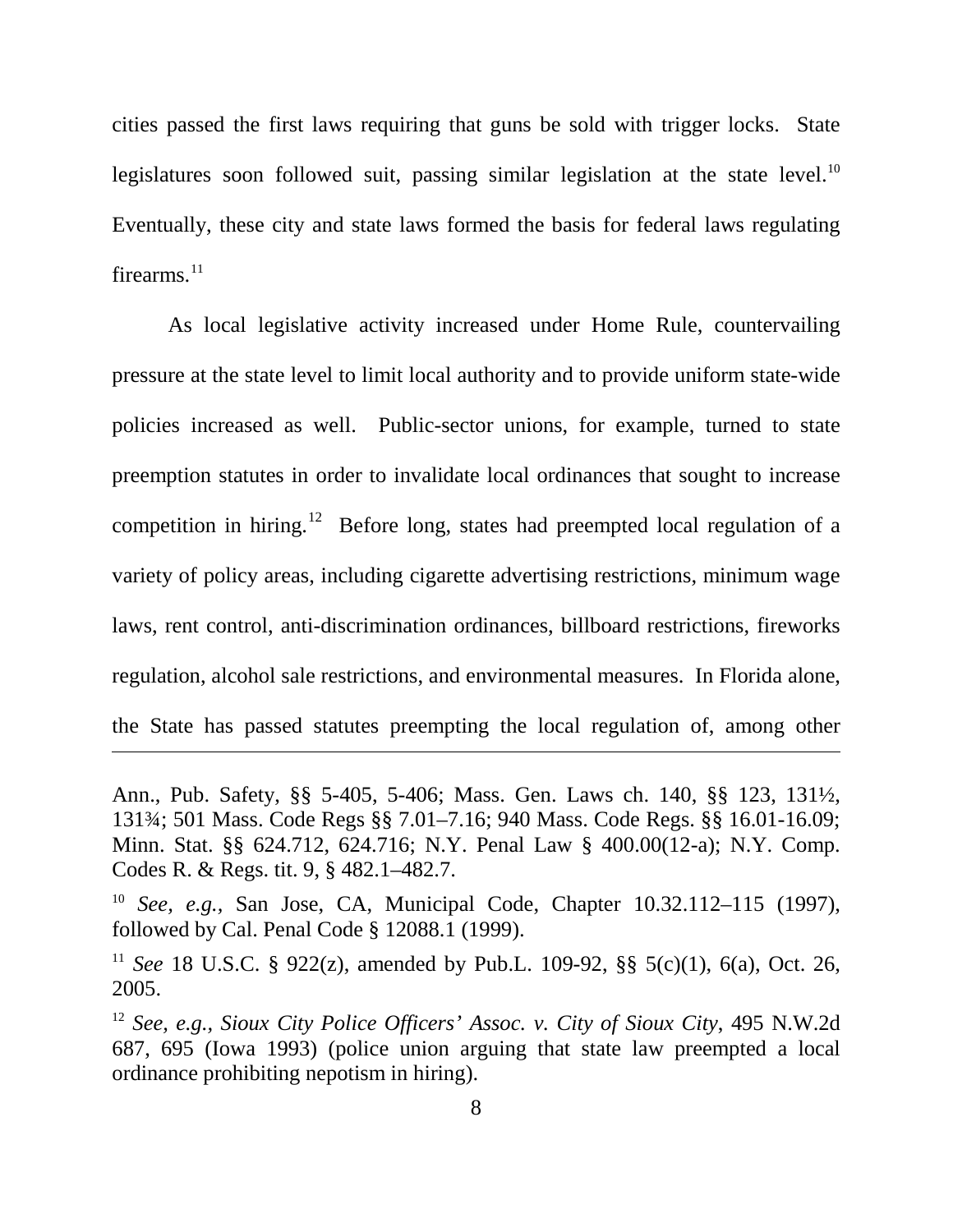things, alcoholic beverages, animals, buildings, businesses, consumer protection, natural resources, fire prevention, and food.<sup>[13](#page-15-14)</sup>

The National Rifle Association has been particularly aggressive in advocating for preemption as a means to advance its policy goals.<sup>14</sup> Starting in the late 1970s and early 1980s, a few states passed laws preempting specific aspects of firearm regulation.<sup>15</sup> By the end of the 1980s, at least ten states had enacted broad preemption statutes.<sup>16</sup> Florida was one of these states. It passed the initial version of Section 790.33 in 1987. The original Section 790.33 described the field that the state legislature exclusively occupied, but it did not include the penalty provisions at issue here. Instead, like all preemption statutes at the time, it left enforcement to

<span id="page-15-14"></span><span id="page-15-2"></span><sup>13</sup> *See, e.g.,* F.S. § 561.342(3) (alcoholic beverages); *id.* §§ 413.08 (service animals), 586.10(1) (beekeeping), 767.10 (dangerous dogs); *id.* § 553.73 (buildings); *id.* §§ 468.386 (auctioneers), 539.001(20) (pawnbrokers), 487.051 (pest control); *id.* § 501.160 (price gouging during emergencies); *id.* §§ 125.275 (air quality), 373.4131(stormwater management); *id.* § 633.0215. (fire prevention); *id.* §§ 500.12(5), 502.232, 500.60 (food safety).

<span id="page-15-15"></span><span id="page-15-13"></span><sup>&</sup>lt;sup>14</sup> *See* **NRA-ILA**, Firearm Preemption Laws, https://www.nraila.org/issues/preemption-laws/ (last visited Apr. 1, 2016).

<span id="page-15-16"></span><span id="page-15-8"></span><span id="page-15-6"></span><sup>&</sup>lt;sup>15</sup> *See, e.g.*, Minn. Stat. § 609.67 (1977) (preempting regulation of machine guns); Md. Code Ann., Envir. § 3-105(a)(3) (1982) (preempting regulation of noise control for shooting sports clubs).

<span id="page-15-17"></span><span id="page-15-12"></span><span id="page-15-11"></span><span id="page-15-10"></span><span id="page-15-9"></span><span id="page-15-7"></span><span id="page-15-5"></span><span id="page-15-4"></span><span id="page-15-3"></span><span id="page-15-1"></span><span id="page-15-0"></span><sup>16</sup> W. Va. Code § 8-12-5a (1982); S.D. Codified Laws § 9-19-20 (1983); Ky. Rev. Stat. Ann. § 65.870 (1984); Alaska Stat. § 29.35.145(a) (1985); Del. Code Ann. tit. 22, § 111 (1985); La. Rev. Stat. Ann. § 40:1796 (1985); N.D. Cent. Code § 62.1- 01-03 (1985); S.C. Code Ann. § 23-31-510 (1986); Fla. Stat. Ann. § 790.33(1987); Me. Rev. Stat. Ann. title 25, § 2011 (1989).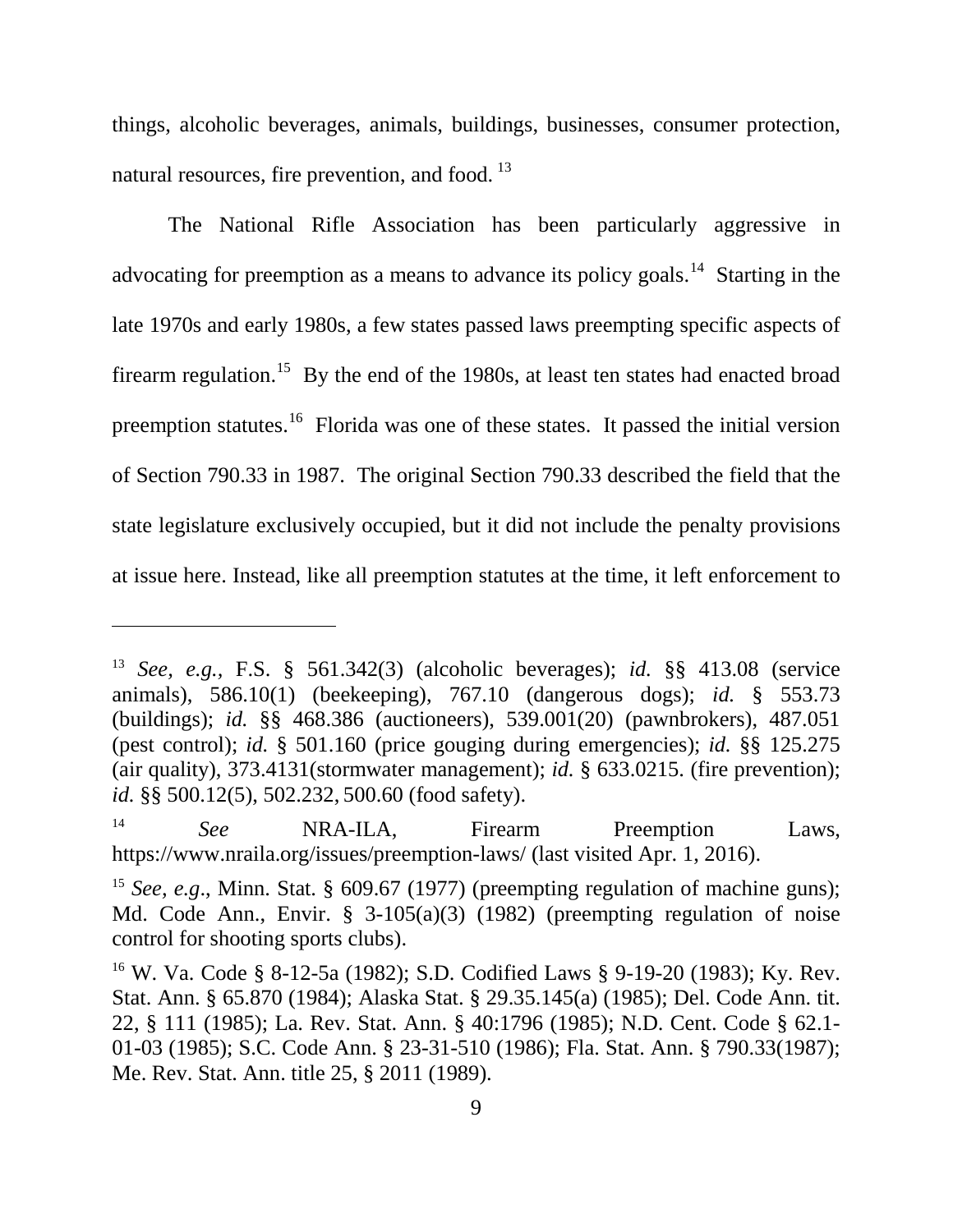parties who could challenge the validity of an allegedly preempted local ordinance in court.<sup>[17](#page-16-3)</sup> By 2010, at least forty-three states had similar statutes that preempted local regulation of firearms.<sup>[18](#page-16-4)</sup>

In 2011, Florida amended Section 790.33 to include the unprecedented penalty provisions at issue here, a dangerous change in the course of preemption law. As amended, Section 790.33 declares that any person who violates the Legislature's occupation of the field shall be fined up to \$5,000, may not be indemnified for the costs of defending himself, and may be removed from office by the governor. § 790.33(3). For the first time, a local legislator can be *personally punished* for enacting—or "causing to be enforced"—a local ordinance that impinges upon the field of firearms regulation.

The penalty provisions contained in the amended Section 790.33 appear to have been the first state preemption statute enacted to penalize local officials—in their individual capacities—for their votes on legislation. *Amici* have attempted to locate earlier examples of preemption statutes imposing individual liability on local officials for carrying out their official legislative acts but have found none.

<span id="page-16-3"></span><span id="page-16-0"></span><sup>&</sup>lt;sup>17</sup> See Firearms and ammunition—Uniform Act, 1987 Fla. Sess. Law Serv. 87-23 (West).

<span id="page-16-4"></span><span id="page-16-2"></span><span id="page-16-1"></span><sup>18</sup> Law Center to Prevent Gun Violence, *Local Authority to Regulate Firearms Policy Summary*, Dec. 1, 2013, http://smartgunlaws.org/local-authority-to-regulatefirearms-policy-summary/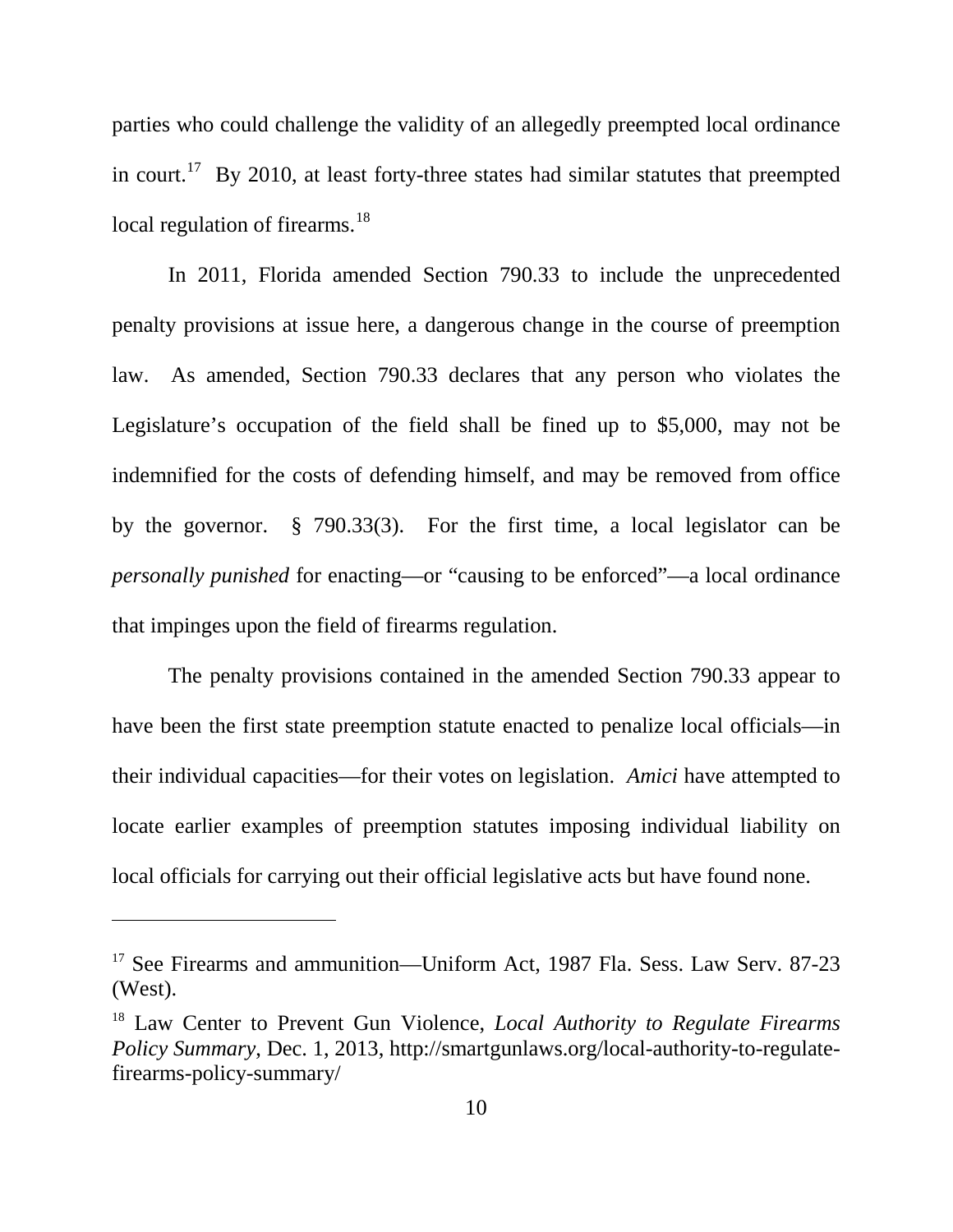While Section 790.33's penalty provisions were the first such expansion of state preemption law, several other states soon amended their own firearms preemption laws to impose penalties on local legislators for their votes. In 2014, Mississippi amended its firearms preemption statute to subject local officials to a \$1,000 fine for voting for an ordinance that conflicts with the state statute, plus "all reasonable attorney's fees and costs incurred by the party bringing the suit."<sup>19</sup> The Mississippi preemption statute, like Section 790.33, also prohibits the use of public funds to defend or reimburse local officials for legal expenses incurred in defending themselves.

<span id="page-17-5"></span>Meanwhile, Kentucky recently amended its firearms preemption statute *to criminalize* violations of the state's preemption of firearms. The amended statute declares that "[a] violation of [the state's preemption of firearms regulation] by a public servant shall" constitute "official misconduct," a misdemeanor.<sup>[20](#page-17-3)</sup> The statute further provides that local legislators are liable for the attorney's fees and costs of those who successfully challenge the validity of a local regulation.<sup>[21](#page-17-4)</sup>

Florida, Kentucky, and Mississippi may not be the last states to enforce their preemption laws through punitive threats against individual local legislators. At

<span id="page-17-2"></span><span id="page-17-1"></span><sup>&</sup>lt;sup>19</sup> Miss. Code. Ann. § 45-9-53(5)(c) (West).

<span id="page-17-3"></span><span id="page-17-0"></span><sup>&</sup>lt;sup>20</sup> Ky. Rev. Stat. Ann. § 65.870 (6) (2012) (West).

<span id="page-17-4"></span><sup>&</sup>lt;sup>21</sup> *Id.* § 65.870 (4)(a).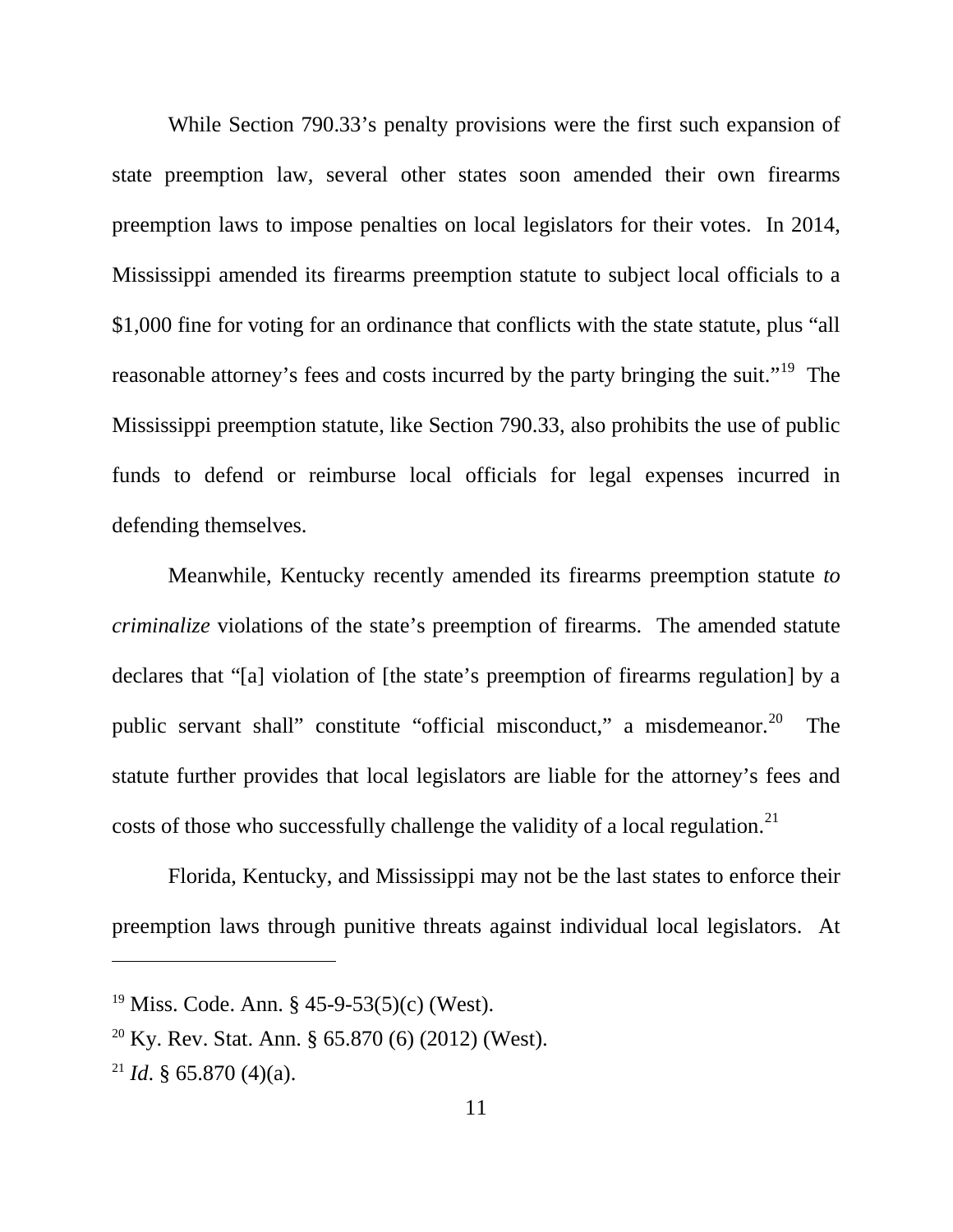the time of this writing, the Iowa General Assembly is considering a state firearms preemption statute that largely mirrors the language of Florida's Section 790.33. The proposed bill would subject local legislators to fines of up to \$5,000 and removal from office, and would prohibit the use of public funds to defend those public servants accused of violating the statute. $^{22}$  $^{22}$  $^{22}$ 

Section 790.33 is thus in the vanguard of an alarming trend. As discussed below, this unprecedented approach to enforcing state preemption law is unconstitutional and threatens the health of local democracy.

# **II. SECTION 790.33 PLAINLY VIOLATES THE ABSOLUTE LEGISLATIVE IMMUNITY GUARANTEED BY THE UNITED STATES AND FLORIDA CONSTITUTIONS**

<span id="page-18-0"></span>It is "well established that federal, state, and regional legislators are entitled to absolute immunity from civil liability for their legislative activities." *Bogan v. Scott-Harris*, 5[23](#page-18-4) U.S. 44, 46 (1998).<sup>23</sup> The principle that legislators are absolutely immune from liability for their legislative activities has long been recognized in Anglo–American law. This privilege "has taproots in the Parliamentary struggles of the Sixteenth and Seventeenth Centuries" and was "taken as a matter of course

<span id="page-18-3"></span><span id="page-18-2"></span><sup>22</sup> See *HF 59 – Iowa Legislature – BillBook*, https://www.legis.iowa.gov/ legislation/BillBook?ga=86&ba=hf59 (last visited Apr. 29, 2016).

<span id="page-18-4"></span><span id="page-18-1"></span><sup>23</sup> *See also Bryant v. Jones*, 575 F.3d 1281, 1303-07 (11th Cir. 2009) (absolute immunity attaches to proposal in budget to eliminate position), *cert. denied*, 130 S. Ct. 1536 (2010).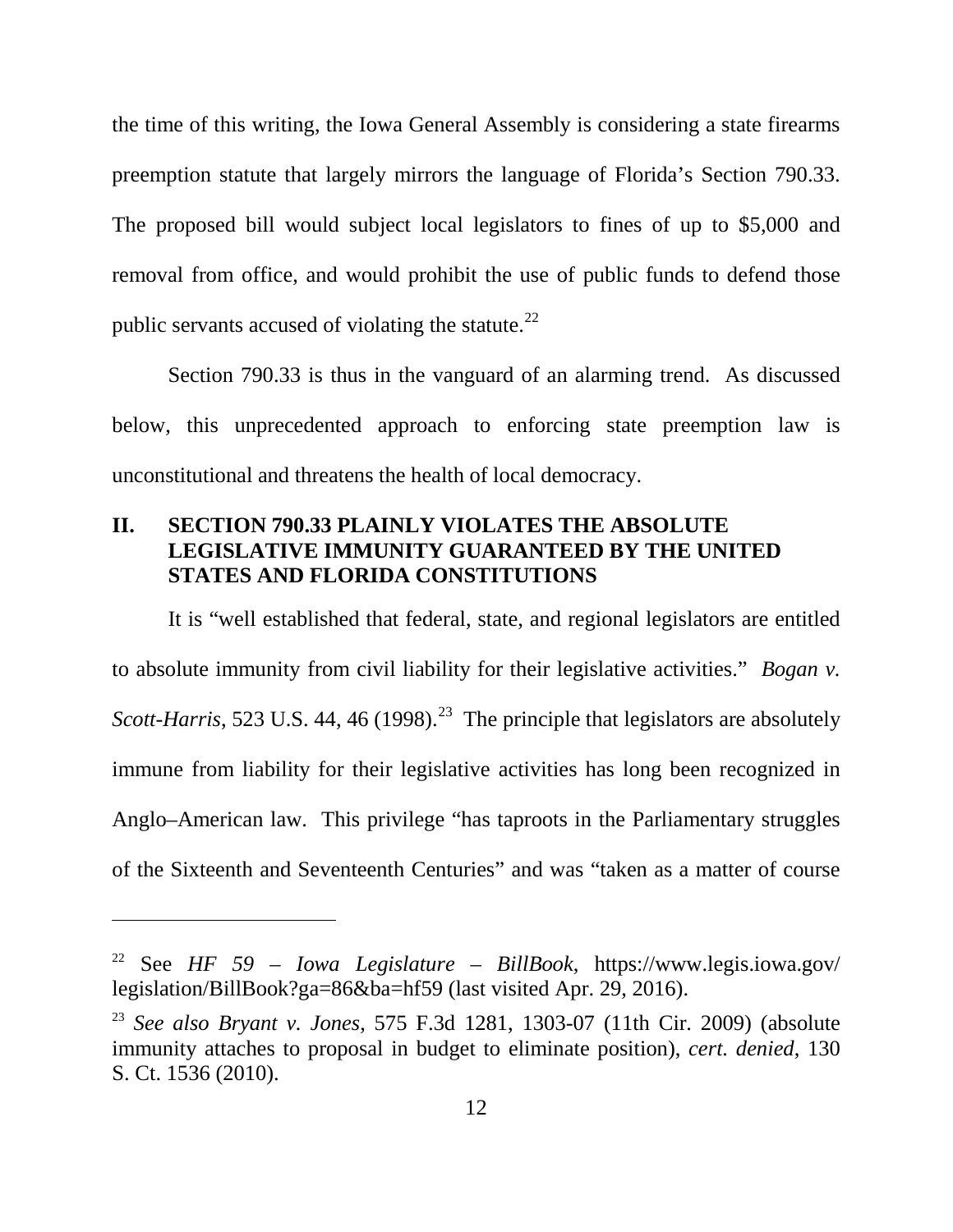<span id="page-19-4"></span><span id="page-19-1"></span>by those who severed the Colonies from the Crown and founded our Nation." *Tenney v. Brandhove*, 341 U.S. 367, 372 (1951). Under the U.S. Constitution, legislative immunity is protected by the Speech or Debate Clause of Article I, Section 6. *Bogan,* 523 U.S. at 46.

<span id="page-19-0"></span>Florida courts have likewise recognized that the Florida Constitution protects the bedrock principle of legislative immunity:

<span id="page-19-3"></span>It is clear . . . that the privileges and immunities protecting all public officials, including members of the legislature, arise from the common law. The significance of this point is simply this: if legislative privileges and immunities existed under the common law, they continue to exist, apart from specific constitutional provisions like the Speech or Debate Clause, to the extent that a state continues to recognize the common law.

<span id="page-19-2"></span>*Florida House of Representatives v. Expedia, Inc.*, 85 So. 3d 517, 523 (Fla. Dist.

Ct. App. 2012). Moreover, legislative immunity is integral to the separation of powers enshrined in the Florida Constitution. "The power vested in the legislature under the Florida Constitution," the Court of Appeal explained, "would be severely compromised if legislators were required to appear in court to explain why they voted a particular way or to describe their process of gathering information on a bill." *Id.* at 524. The Florida Constitution's prescribed "separation" among the three branches of government would fall apart "if the judicial branch could compel an inquiry into . . . aspects of the legislative process." *Id.*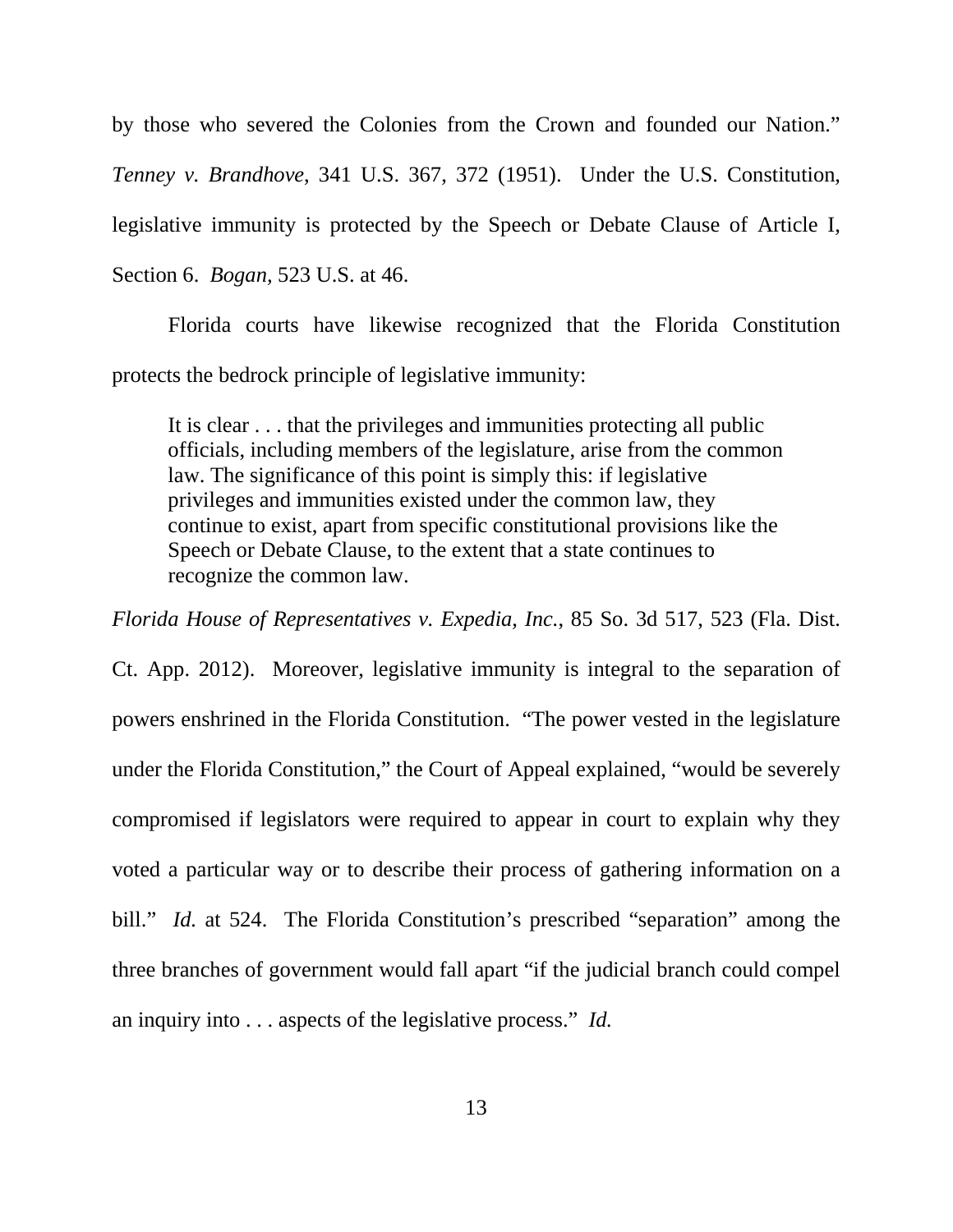There are hard cases about what constitutes "legislative activity" for purposes of determining whether absolute legislative immunity applies, *Bogan*, 523 U.S. at 46, but this is not one of them. Section 790.33 is targeted directly at local officials' legislative activity. Indeed, Section 790.33 punishes legislators for "enacting or causing to be enforced any local ordinance or administrative rule or regulation" that impinges upon the State's occupation of the field of firearms. A legislator, of course, only "enact[s] . . . [a] local ordinance" through voting, and the Supreme Court has held that the act of voting is "quintessentially legislative." *Bogan*, 523 U.S. at 55.

<span id="page-20-0"></span>In short, the penalty provisions of Section 790.33 punish "quintessentially legislative" activity and therefore violate the absolute legislative immunity guaranteed by the United States and Florida Constitutions.

## **III. PENALTY PROVISIONS LIKE THOSE IN SECTION 790.33—IF ALLOWED TO SURVIVE—WILL HAVE A CHILLING EFFECT ON DEMOCRACY.**

The penalty provisions of Section 790.33 subject local legislators to personal liability and removal from office for their votes on local ordinances and regulations. These provisions threaten to chill local democratic participation and democratic law-making by deterring qualified individuals from seeking local office and by distorting the thinking of the individuals who do serve, thus discouraging valid local legislative action in areas that are not reserved to the state.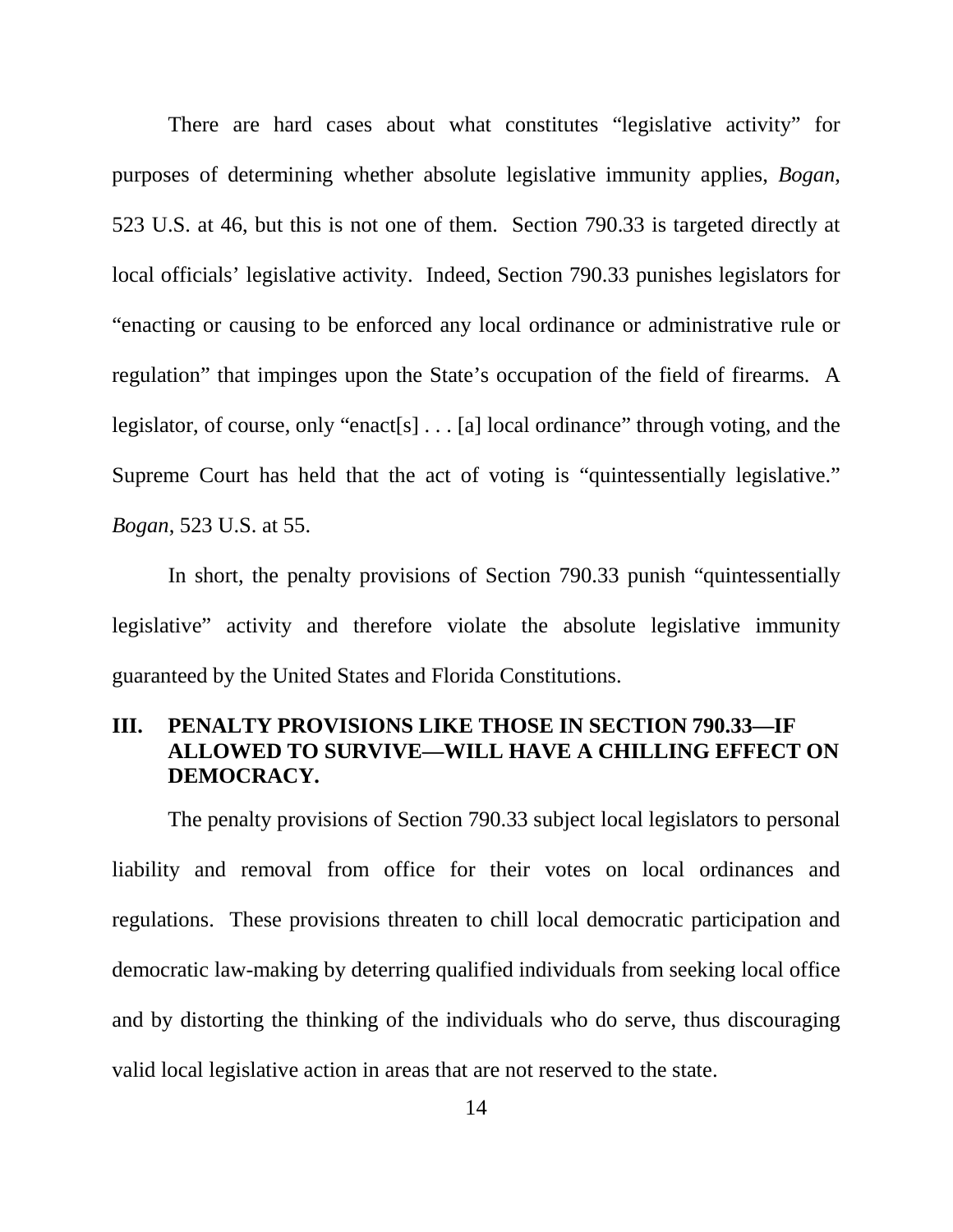## **A. The penalty provisions of Section 790.33 will discourage qualified individuals from running for local office.**

Local political participation is vital to a healthy democracy. As early as the nineteenth century, political observers recognized the benefits of engaged and active local governments.<sup>[24](#page-21-3)</sup> Local democracy makes it possible for citizens to participate in policymaking within their communities—debating and passing laws that affect their friends, neighbors, and colleagues. Maintaining local democratic participation has become especially important as the population of the United States has grown, diluting state and federal representation. For example, at the time of the First United States Congress in 1789, there was one Representative for approximately every 30,000 people.<sup>[25](#page-21-4)</sup> As of the census of 2010, there is one Representative for every 710,000 people.[26](#page-21-5)

Local democracy also provides opportunities for a broad swath of citizens to run for democratic office. There are generally fewer financial and logistical barriers to entry at the local level, which makes it possible for citizens to

<span id="page-21-3"></span><span id="page-21-0"></span><sup>24</sup> *See* Alexis de Tocqueville, *Democracy In America* 66-70 (8th ed. 1848) (extolling the virtues of the New England township).

<span id="page-21-4"></span><span id="page-21-2"></span><sup>25</sup> *See* U.S. Census Bureau, A*pportionment of the House of Representatives: 1789- 2000*, https://www.census.gov/population/apportionment/data/2000\_ apportionment\_results.html.

<span id="page-21-5"></span><span id="page-21-1"></span><sup>26</sup> U.S. Census Bureau, *2010 Apportionment Results*, https://www.census.gov/ population/apportionment/data/2010\_apportionment\_results.html.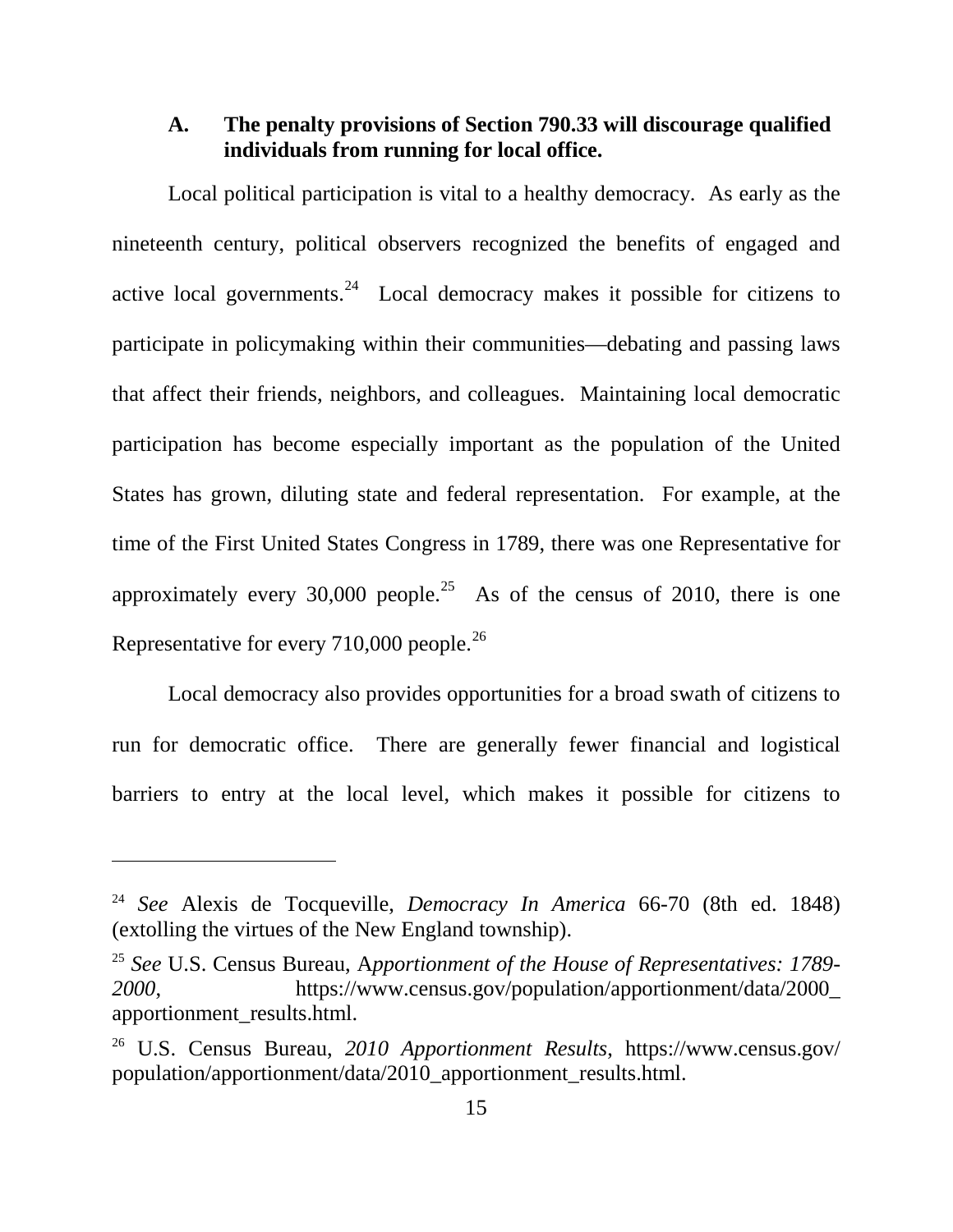participate in democratic leadership regardless of their individual financial resources.<sup>[27](#page-22-2)</sup> A candidate for city council or county supervisor, for example, may not need the personal resources or interest-group support that is often required for electoral success at the state and federal level.

<span id="page-22-0"></span>Statutes like Section 790.33 will discourage citizens from participating in local government. "[T]he threat of liability may significantly deter service in local government, where prestige and pecuniary rewards may pale in comparison to the threat of civil liability." *Bogan*, 523 U.S. at 44-45. Public service already requires significant sacrifice. That sacrifice becomes greater if local representatives have to pay fines—and pay to defend themselves from lawsuits—for their votes on public legislation. Many qualified candidates, particularly those without significant personal resources, may decide that the financial risk is too great. Local democracy will suffer as a result if otherwise qualified and engaged citizens are deterred from participating.

<span id="page-22-2"></span><span id="page-22-1"></span><sup>27</sup> *See* Roderick M. Hills, Jr., *City Making: Building Communities Without Building Walls by Gerald E. Frug. Princeton, NJ: Princeton University Press. 1999*, 113 Harv. L. Rev. 2009, 2028 (2000) (explaining how the traits of local government "reduce the cost of participating in the political process").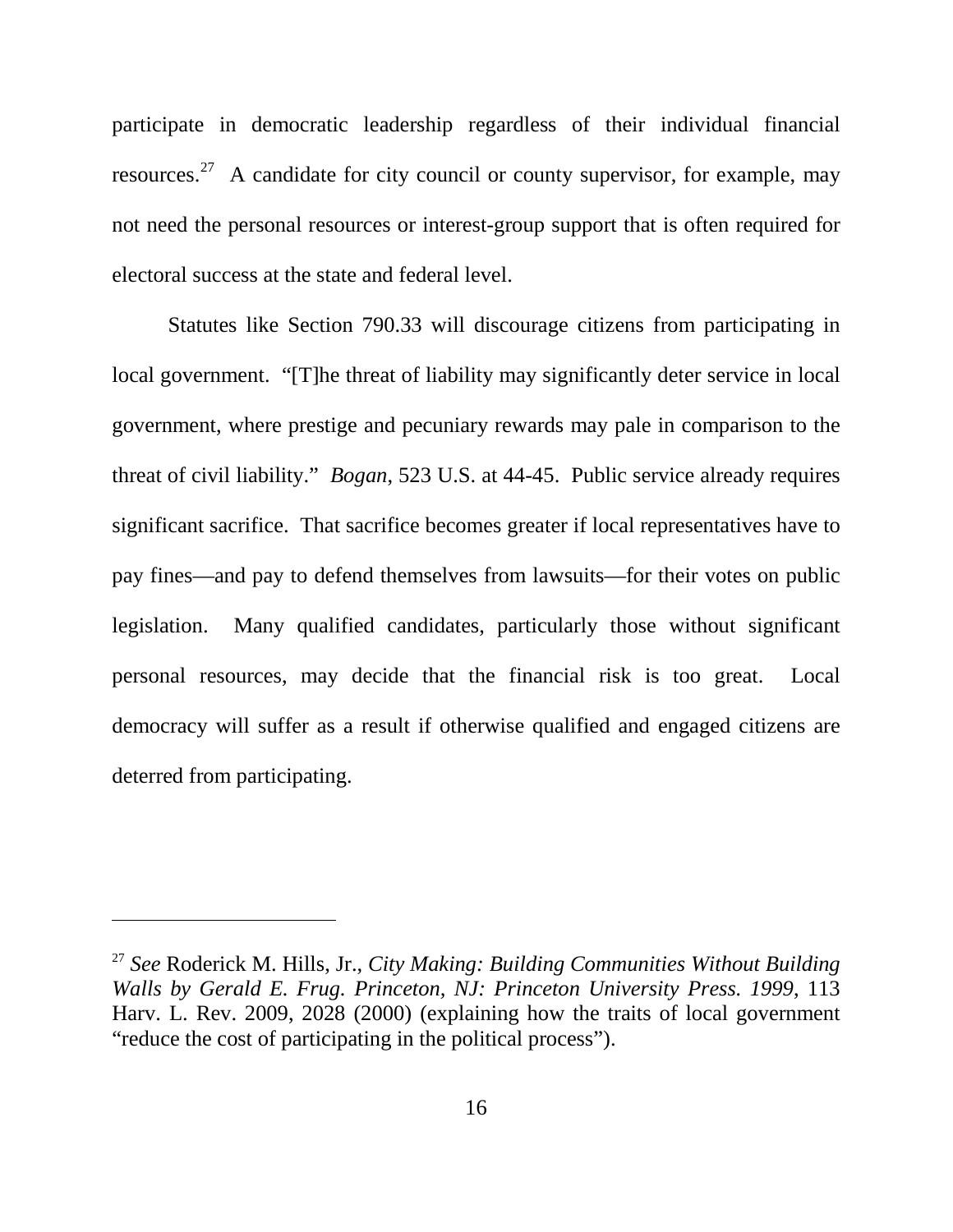#### **B. The penalty provisions of Section 790.33 will unnecessarily chill valid and beneficial legislative activity.**

In addition to deterring service in local governments, the penalty provisions of Section 790.33 will chill the legislative conduct of those who do serve. If, in considering legislative action, a legislator is thinking about the threat of personal financial losses instead of the interests of the city or county he represents, the quality of democratic representation will suffer. As the Supreme Court recognized over sixty years ago, "[l]egislators are immune from deterrents to the uninhibited discharge of their legislative duty, not for their private indulgence but for the public good." *Tenney v. Brandhove*, 341 U.S. 367, 377 (1951).<sup>[28](#page-23-2)</sup>

<span id="page-23-1"></span>The Supreme Court's concerns are particularly relevant in the context of state preemption statutes, which often use general terms to describe the legislative field that is off limits to local governments. When proposing, debating, and voting on legislation, local legislators cannot know with confidence whether a court might later decide that the legislation is preempted by state law. Indeed, state courts often struggle to define the contours of a state-preempted field. For example, the Colorado Supreme Court decided—by a vote of four to three—that the state

<span id="page-23-2"></span><span id="page-23-0"></span><sup>28</sup> *See also Spallone v. United States*, 493 U.S. 265, 279-80 (1990) ("The imposition of sanctions on individual legislators is designed to cause them to vote, not with a view to the interest of their constituents or of the city, but with a view solely to their own personal interests.").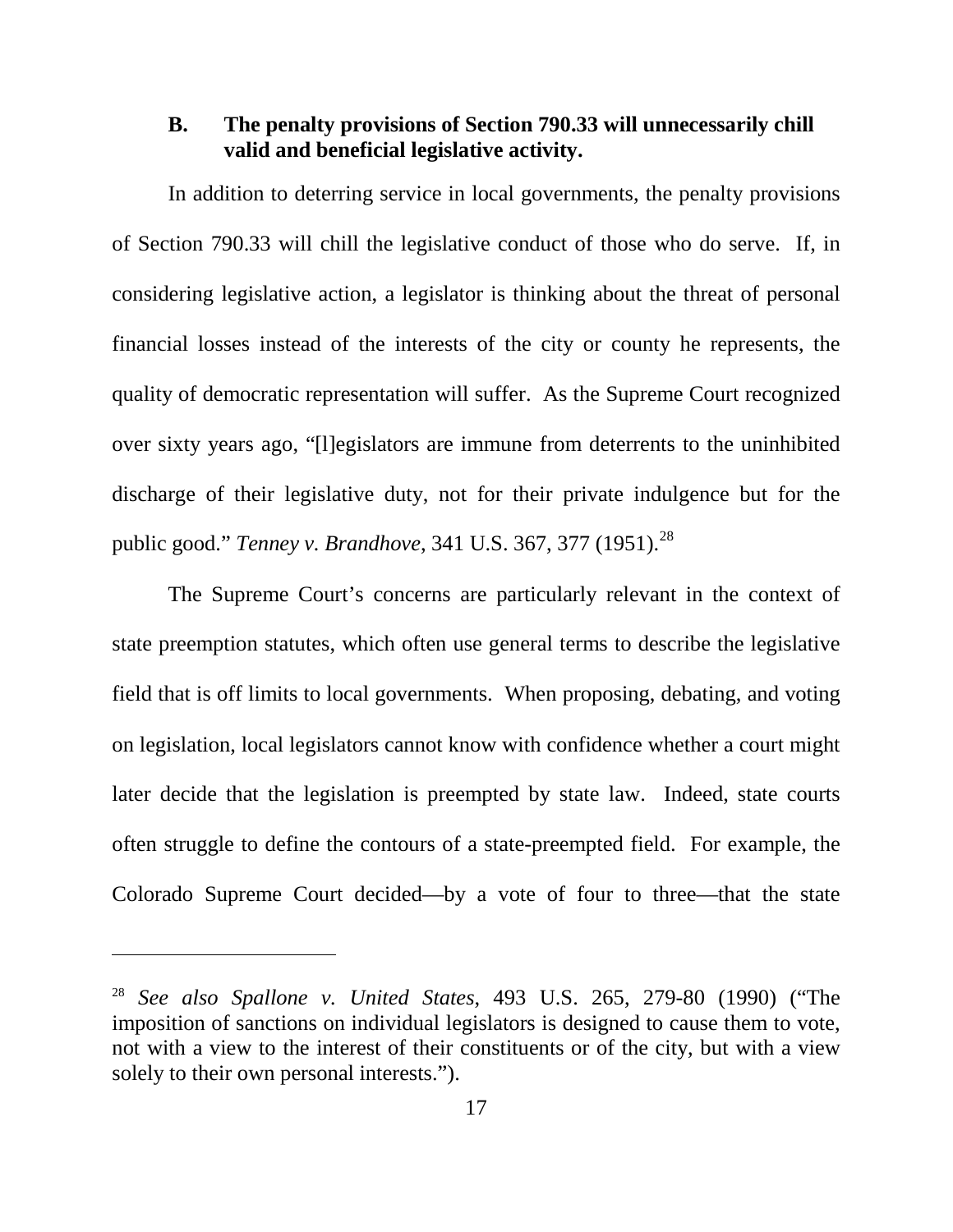<span id="page-24-1"></span>legislature's express preemption of the field of "rent control" invalidated a town's affordable housing requirement for developers. *Town of Telluride v. Lot Thirty-Four Venture L.L.C.*, 3 P.3d 30, 32 (Colo. 2000). Similarly, the Texas Supreme Court divided four to three in deciding that the state's express preemption of the field of alcohol regulation invalidated a Dallas zoning ordinance that prohibited the sale of alcohol in residential areas. *Dallas Merchs. & Concessionaire's Ass'n v. City of Dallas*, 852 S.W.2d 489, 490 (Tex. 1993).

<span id="page-24-0"></span>With the penalty provisions of Section 790.33 hovering over their votes, local legislators may refuse to support legislation that is not, in fact, within the area reserved for the state. For example, Section 790.33 may discourage local office holders from engaging in one of the most traditional functions of local government: enacting zoning laws. Although Section 790.33 permits local governments to enact "[z]oning ordinances that encompass firearms businesses along with other businesses," it prohibits "zoning ordinances that are designed *for the purpose* of restricting or prohibiting the sale, purchase, transfer, or manufacture of firearms or ammunition." § 790.33(4)(a) (emphasis added). Thus, a legislator who in good faith believes that a zoning ordinance complies with Section 790.33 may decide against voting for it for fear that it will subsequently be determined that the ordinance was enacted with an improper purpose. Indeed, the "purpose" language of Section 790.33, when combined with the law's penalty provisions,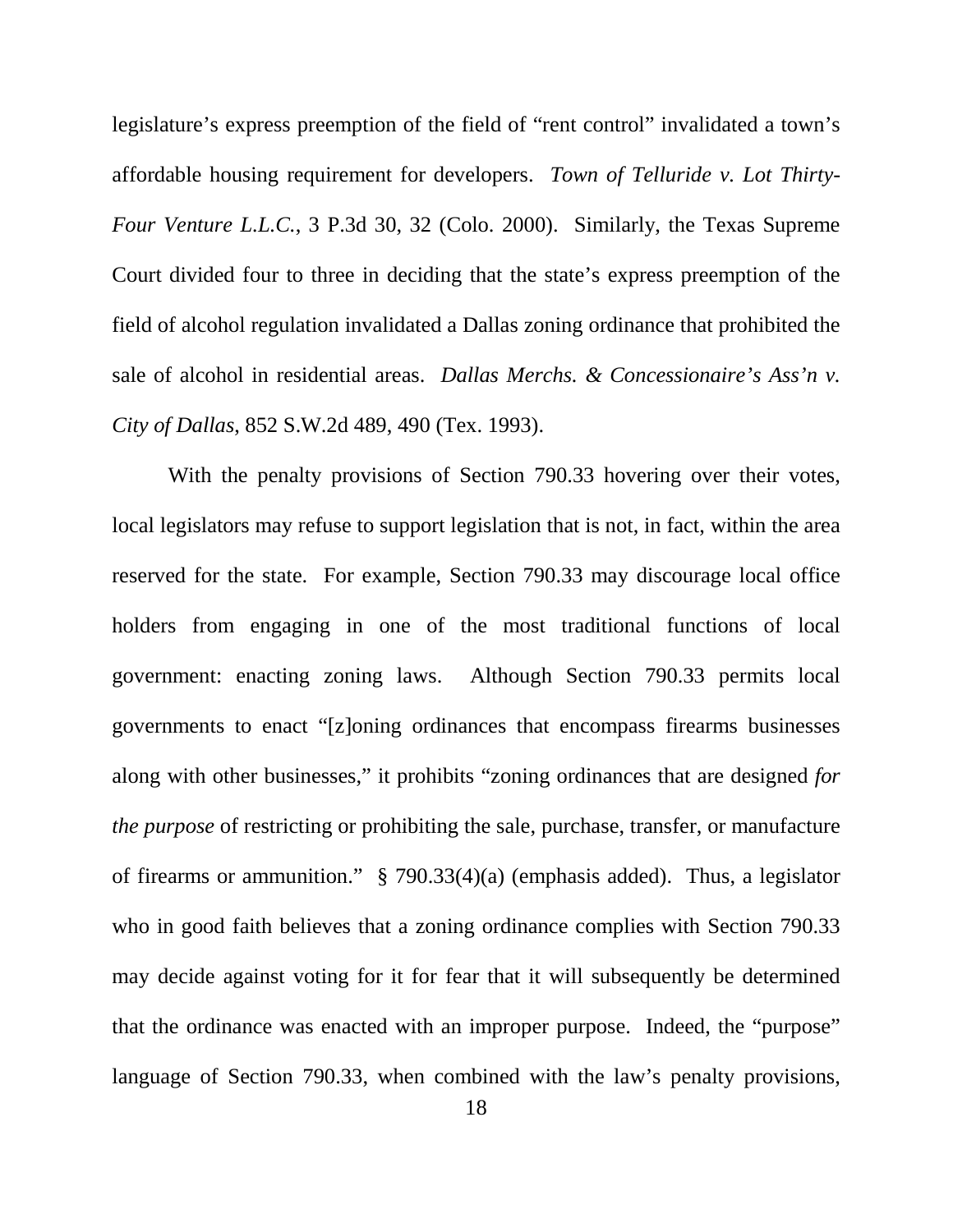may discourage a legislator from voting on any zoning ordinance that could conceivably burden a business that sells firearms or ammunition.

These concerns are not hypothetical. In Kentucky, for example, a licensed firearms dealer sued the City of Dayton for enacting a zoning ordinance that restricted the locations in which a gun shop could operate.<sup>[29](#page-25-2)</sup> The suit was filed in 2000, after Kentucky enacted its firearms preemption law but before the state amended the statute to criminalize violations by local policymakers.<sup>[30](#page-25-3)</sup> After a careful review of the text and purpose of the preemption statute, the Court of Appeals of Kentucky concluded the state legislature did not intend to eliminate a city's power to control the location of gun shops within the city's zoning scheme. Accordingly, Dayton's zoning ordinance was upheld.<sup>[31](#page-25-4)</sup>

But what would have happened had the members of Dayton's city council faced the prospect of paying fines, funding their own defense in court, and being

<span id="page-25-2"></span><span id="page-25-0"></span><sup>29</sup> *Peter Garrett Gunsmith, Inc. v. City of Dayton*, 98 S.W.3d 517 (Ky. Ct. App. 2002).

<span id="page-25-3"></span><sup>30</sup> *See* note [20,](#page-17-5) *supra*, and accompanying text.

<span id="page-25-4"></span><span id="page-25-1"></span><sup>&</sup>lt;sup>31</sup> *City of Dayton*, 98 S.W.3d at 519-21. In the wake of this case, the Kentucky legislature enacted a statute prohibiting local governments from "utilze[ing] the zoning process to prohibit a federally licensed firearms manufacturer, importer, or dealer from locating at any place within the jurisdiction at which any other business may locate." The statute also prohibited governments from enacting any regulations that "could be reasonably construed to solely affect federally licensed firearms manufacturers, importers, or dealers." Ky. Rev. Stat. Ann § 100.325.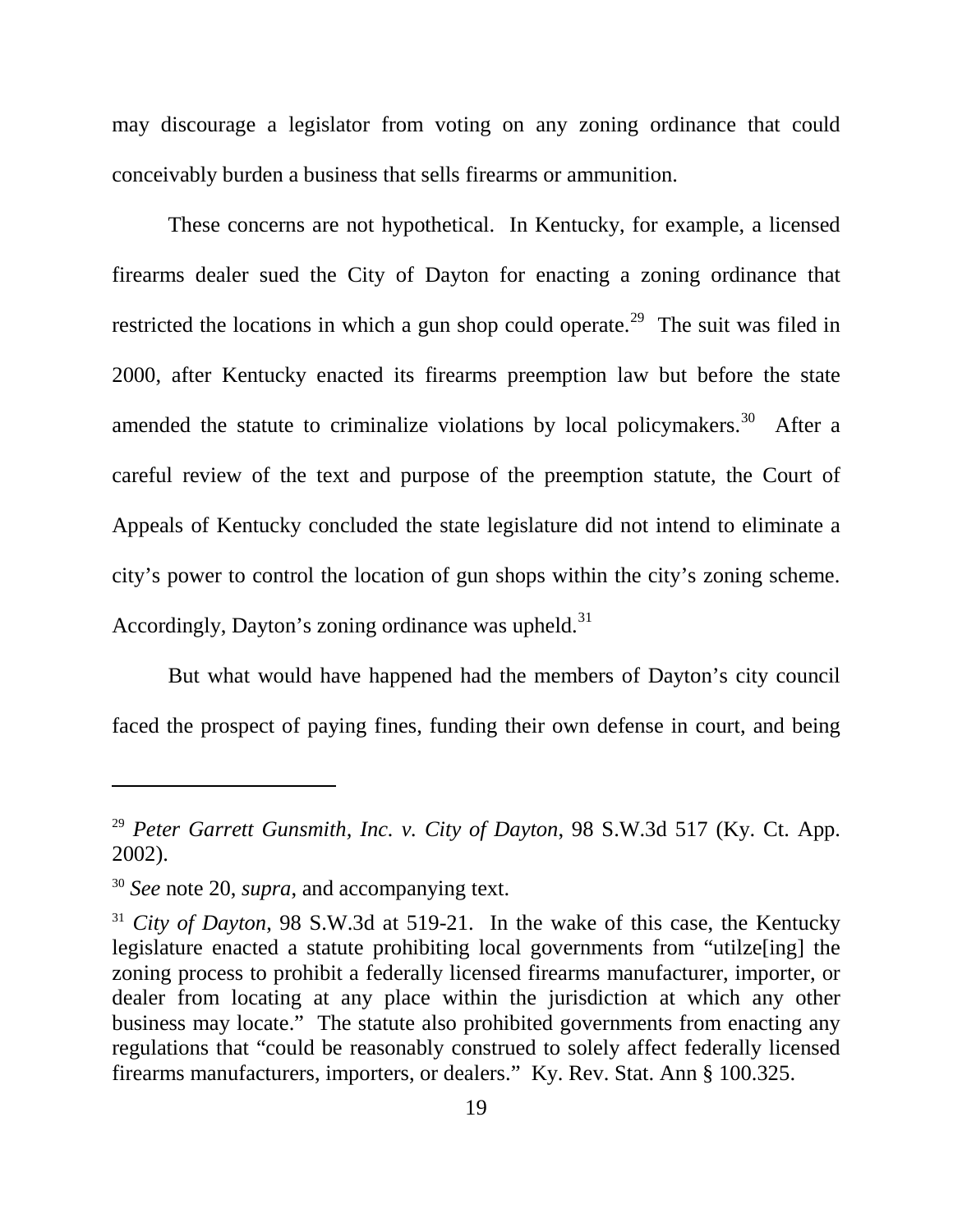removed from office for their votes? Due to fear of personal liability, the council members may never have voted for the law in the first place, thereby halting a perfectly valid regulation designed to serve the interests of the public.

These chilling effects are undesirable and unnecessary. States may pass laws preempting areas of policy—and may permit individuals to sue to enforce such laws—without subjecting local legislators to individual liability for their legislative activity. The penalty provisions of Section 790.33 will needlessly impair the quality of local government. "Regardless of the level of government, the exercise of legislative discretion should not be . . . distorted by the fear of personal liability." *Bogan*, 523 U.S. at 52.

## <span id="page-26-0"></span>**CONCLUSION**

For the foregoing reasons, *Amici* urge the Court to strike down as unconstitutional the penalty provisions of Section 790.33.

#### **CERTIFICATE OF TYPE SIZE AND STYLE**

This Brief is typed using Times New Roman 14 point, a font which is not proportionately spaced.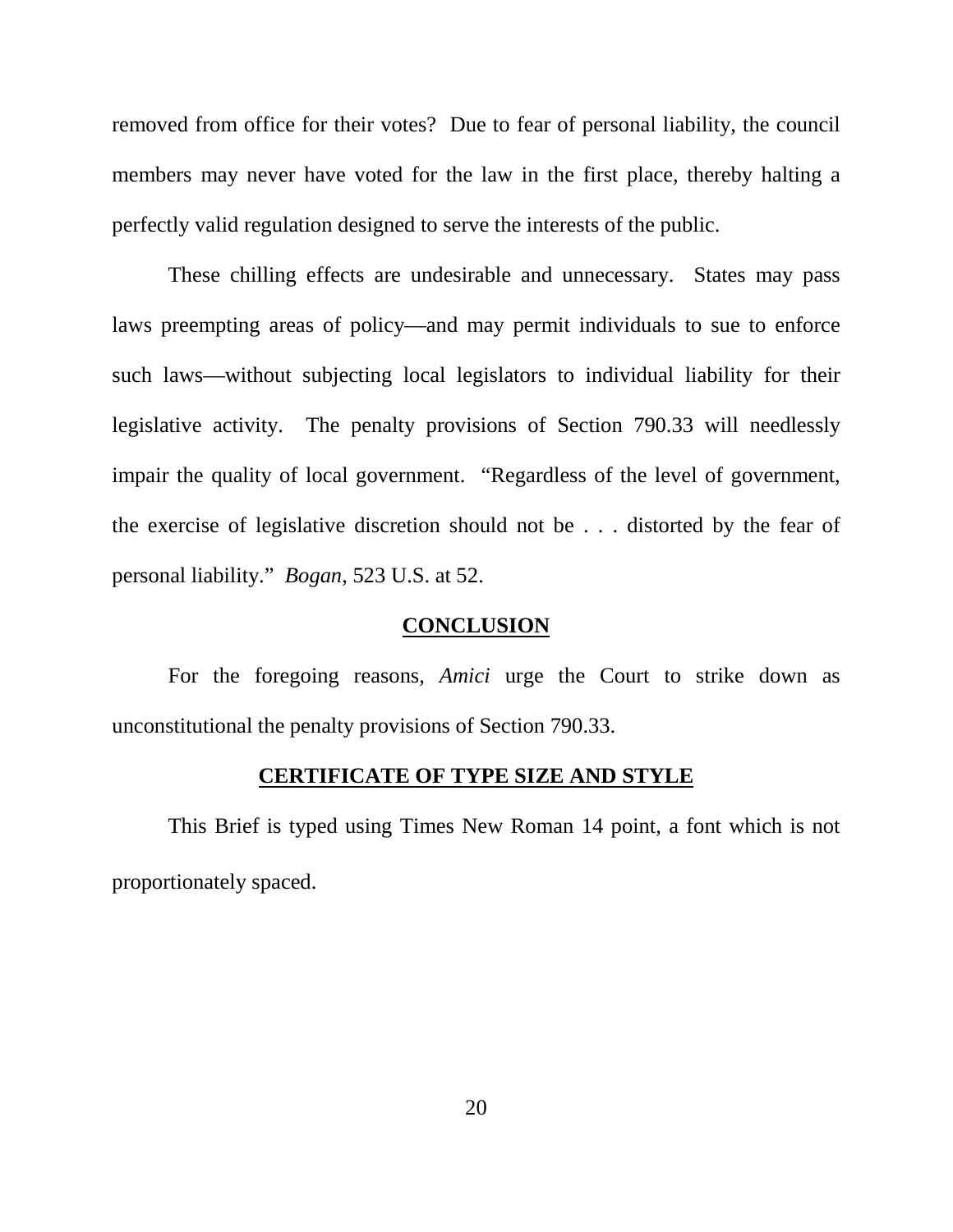Respectfully submitted,

*/s/ Brook Dooley* BROOK DOOLEY DAVID J. ROSEN Keker & Van Ness, LLP 633 Battery Street San Francisco, CA 94111-1809 Telephone: 415 391 5400 Facsimile: 415 397 7188 bdooley@kvn.com drosen@kvn.com *Pro Hac Vice* Admission Pending

RUTH E. VAFEK Florida Bar No. 0034220 Ausley & McMullen, P.A. 123 S. Calhoun Street Tallahassee, FL 32301 (850) 224-9115 (850) 222-7560 Fax rvafek@ausley.com csullivan@ausley.com

# **CERTIFICATE OF SERVICE**

I hereby certify that a true and correct copy of the foregoing was electronically served on the following individuals this 26th day of May, 2016:

Eric J. Friday Fletcher & Phillips 541 E. Monroe St., Suite 1 Jacksonville, FL 32202 efriday@fletcherandphillips.com Lesley McKinney Law Office of David M. Goldman 3733 University Blvd. W. Ste 212B Jacksonville, FL 32217 lmckinney@jacksonvillelawyer.pro